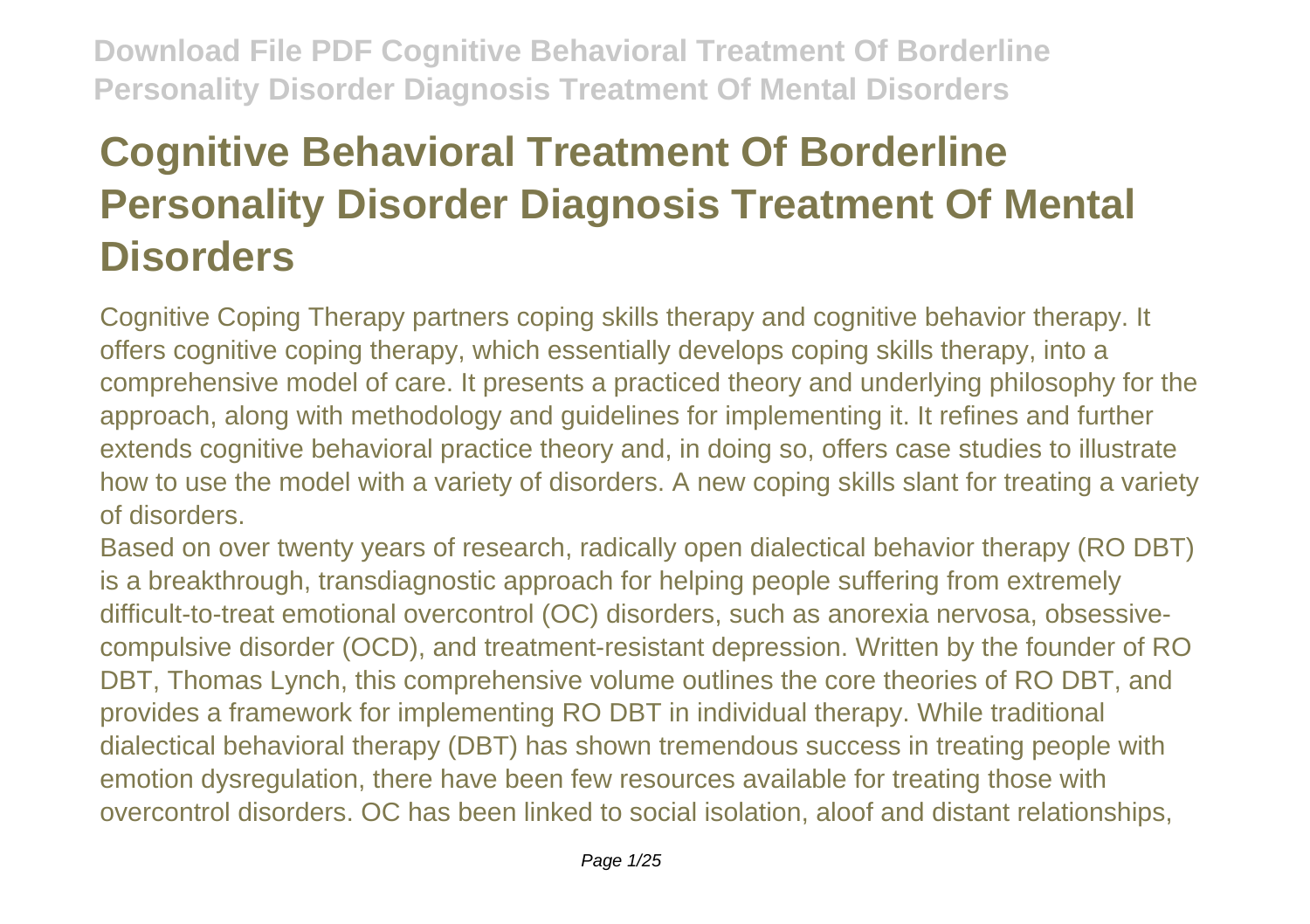cognitive rigidity, risk aversion, a strong need for structure, inhibited emotional expression, and hyper-perfectionism. And yet—perhaps due to the high value our society places on the capacity to delay gratification and inhibit public displays of destructive emotions and impulses—problems linked with OC have received little attention or been misunderstood. Indeed, people with OC are often considered highly successful by others, even as they suffer silently and alone. RO DBT is based on the premise that psychological well-being involves the confluence of three factors: receptivity, flexibility, and social-connectedness. RO DBT addresses each of these important factors, and is the first treatment in the world to prioritize social-signaling as the primary mechanism of change based on a transdiagnostic, neuroregulatory model linking the communicative function of human emotions to the establishment of social connectedness and well-being. As such, RO DBT is an invaluable resource for treating an array of disorders that center around overcontrol and a lack of social connectedness—such as anorexia nervosa, chronic depression, postpartum depression, treatment-resistant anxiety disorders, autism spectrum disorders, as well as personality disorders such as avoidant, dependent, obsessivecompulsive, and paranoid personality disorder. Written for mental health professionals, professors, or simply those interested in behavioral health, this seminal book—along with its companion, The Skills Training Manual for Radically Open Dialectical Behavior Therapy (available separately)—provides everything you need to understand and implement this exciting new treatment in individual therapy—including theory, history, research, ongoing studies, clinical examples, and future directions.

A beginner's guide to cognitive behavioral therapy offers guidance on understanding how CBT works, transforming negative thoughts into positive actions, using CBT to advance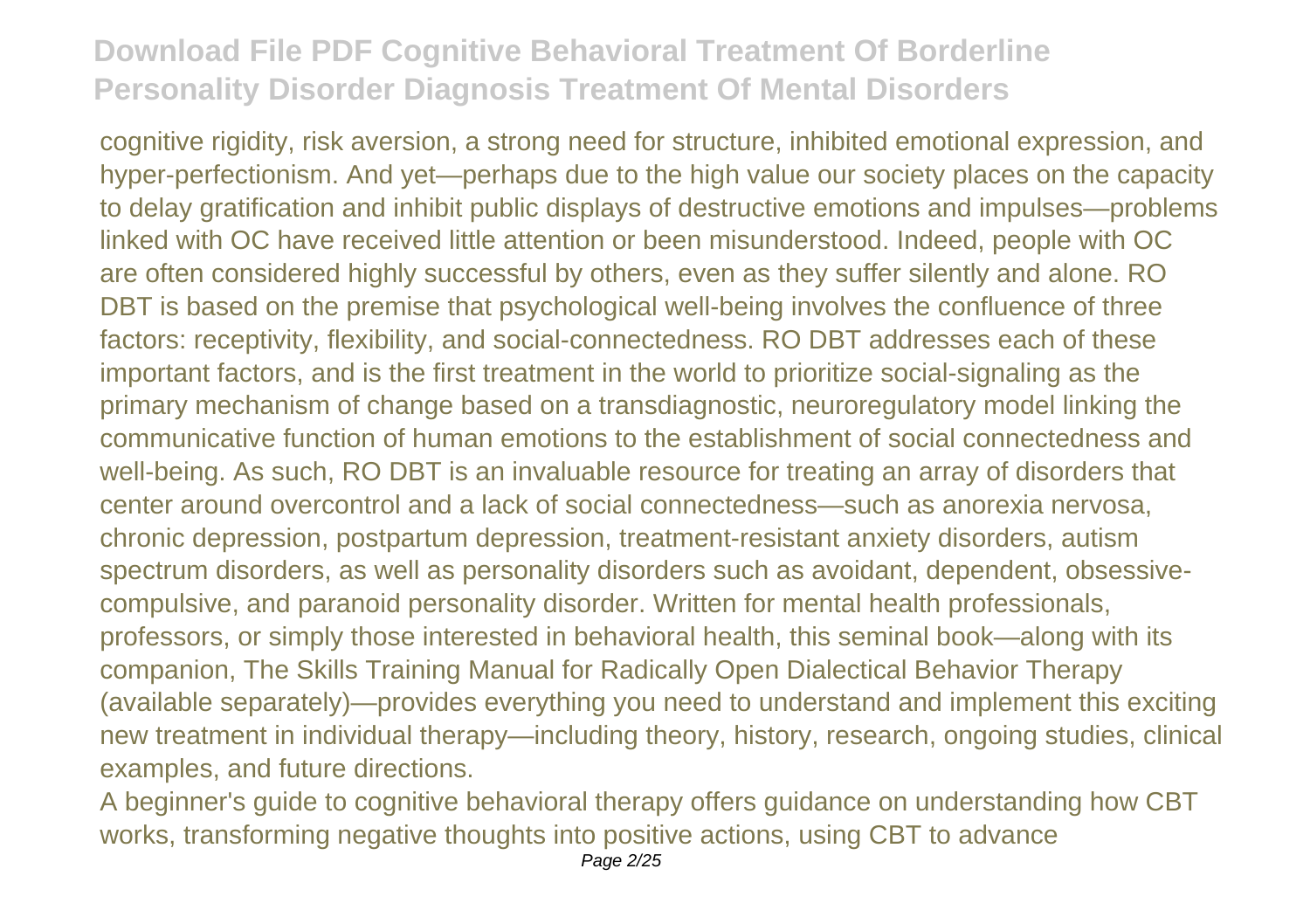#### professionally, and setting attainable goals.

Cognitive-Behavioral Treatment of Borderline Personality DisorderGuilford Publications The leading text for students and practicing therapists who want to learn the fundamentals of cognitive behavior therapy (CBT), this book is eminently practical and authoritative. In a highly accessible, step-by-step style, master clinician Judith S. Beck demonstrates how to engage patients, develop a sound case conceptualization, plan treatment, and structure sessions effectively. Core cognitive, behavioral, and experiential techniques are explicated and strategies are presented for troubleshooting difficulties and preventing relapse. An extended case example and many vignettes and transcripts illustrate CBT in action. Reproducible clinical tools can be downloaded and printed in a convenient 8 1/2" x 11" size. See also Dr. Beck's Cognitive Therapy for Challenging Problems: What to Do When the Basics Don't Work, which addresses ways to solve frequently encountered problems with patients who are not making progress. New to This Edition\*Reflects over 15 years of research advances and the author's ongoing experience as a clinician, teacher, and supervisor.\*Chapters on the evaluation session and behavioral activation.\*Increased emphasis on the therapeutic relationship, building on patients' strengths, and homework.\*Now even more practical: features reproducibles and a sample case write-up.

Kiera Van Gelder's first suicide attempt at the age of twelve marked the onset of her struggles with drug addiction, depression, post-traumatic stress, self-harm, and chaotic romantic relationships-all of which eventually led to doctors' belated diagnosis of borderline personality disorder twenty years later. The Buddha and the Borderline is a window into this mysterious and debilitating condition, an unblinking portrayal of one woman's fight against the emotional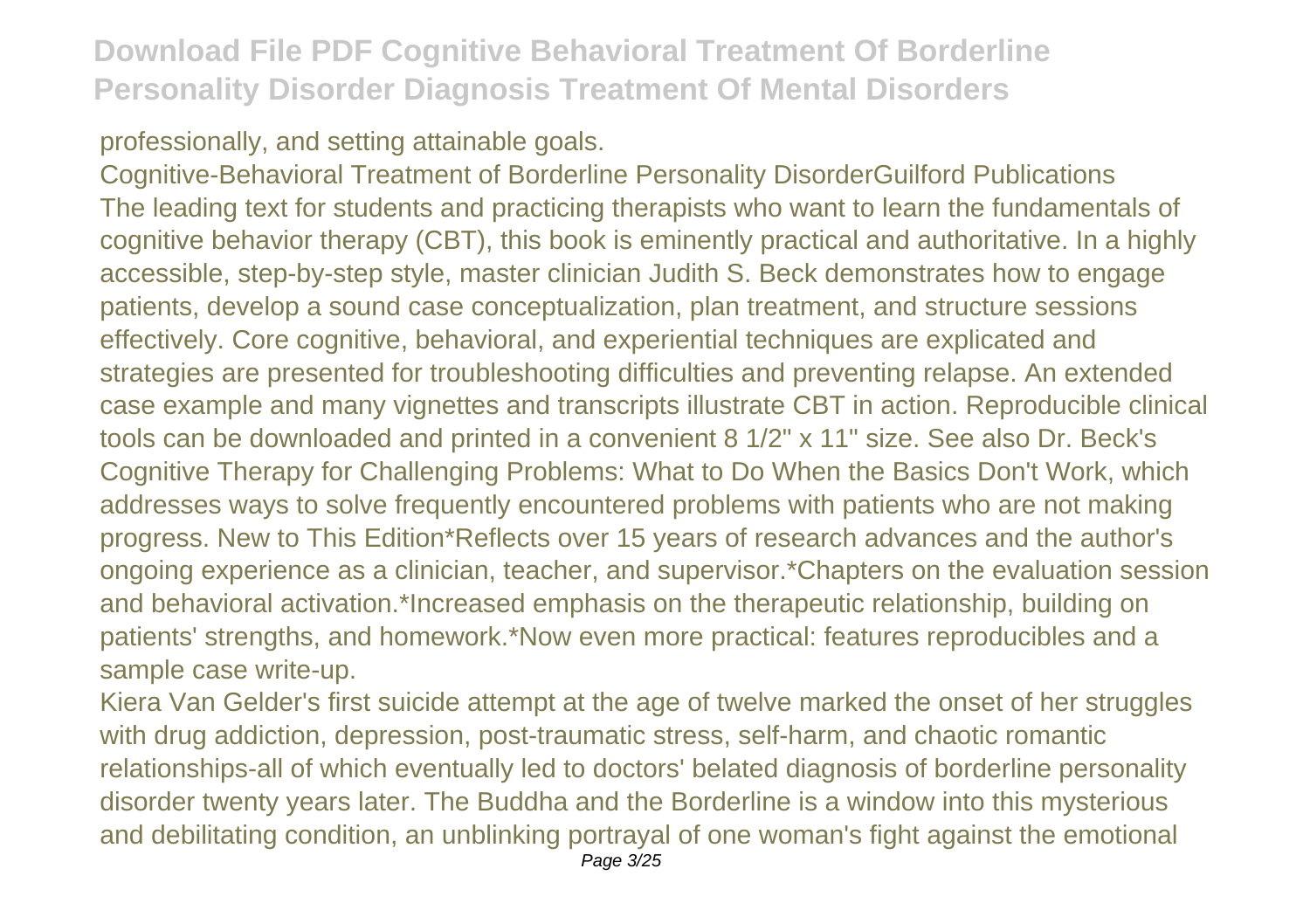devastation of borderline personality disorder. This haunting, intimate memoir chronicles both the devastating period that led to Kiera's eventual diagnosis and her inspirational recovery through therapy, Buddhist spirituality, and a few online dates gone wrong. Kiera's story sheds light on the private struggle to transform suffering into compassion for herself and others, and is essential reading for all seeking to understand what it truly means to recover and reclaim the desire to live.

Understanding and Treating Borderline Personality Disorder: A Guide for Professionals and Families offers both a valuable update for mental health professionals and much-needed information and encouragement for BPD patients and their families and friends. The editors of this eminently practical and accessible text have brought together the wide-ranging and updated perspectives of 15 recognized experts who discuss topics such as A new understanding of BPD, suggesting that individuals may be genetically prone to developing BPD and that certain stressful events may trigger its onset New evidence for the success of various forms of psychotherapy, including Dialectical Behavior Therapy (DBT), in reducing self-injury, drug dependence, and days in the hospital for some groups of people with BPD Pharmacology research showing that the use of specific medications can relieve the cognitive, affective, and impulsive symptoms experienced by individuals with BPD, as part of a comprehensive psychosocial treatment plan New resources for families to help them deal with the dysregulated emotions of their loved ones with BPD and to build effective support systems for themselves Yet much remains to be done. Research on BPD is 20 to 30 years behind that on other major psychiatric disorders such as schizophrenia and bipolar disorder. Despite evidence to the contrary, much of the professional literature on BPD continues to focus on childhood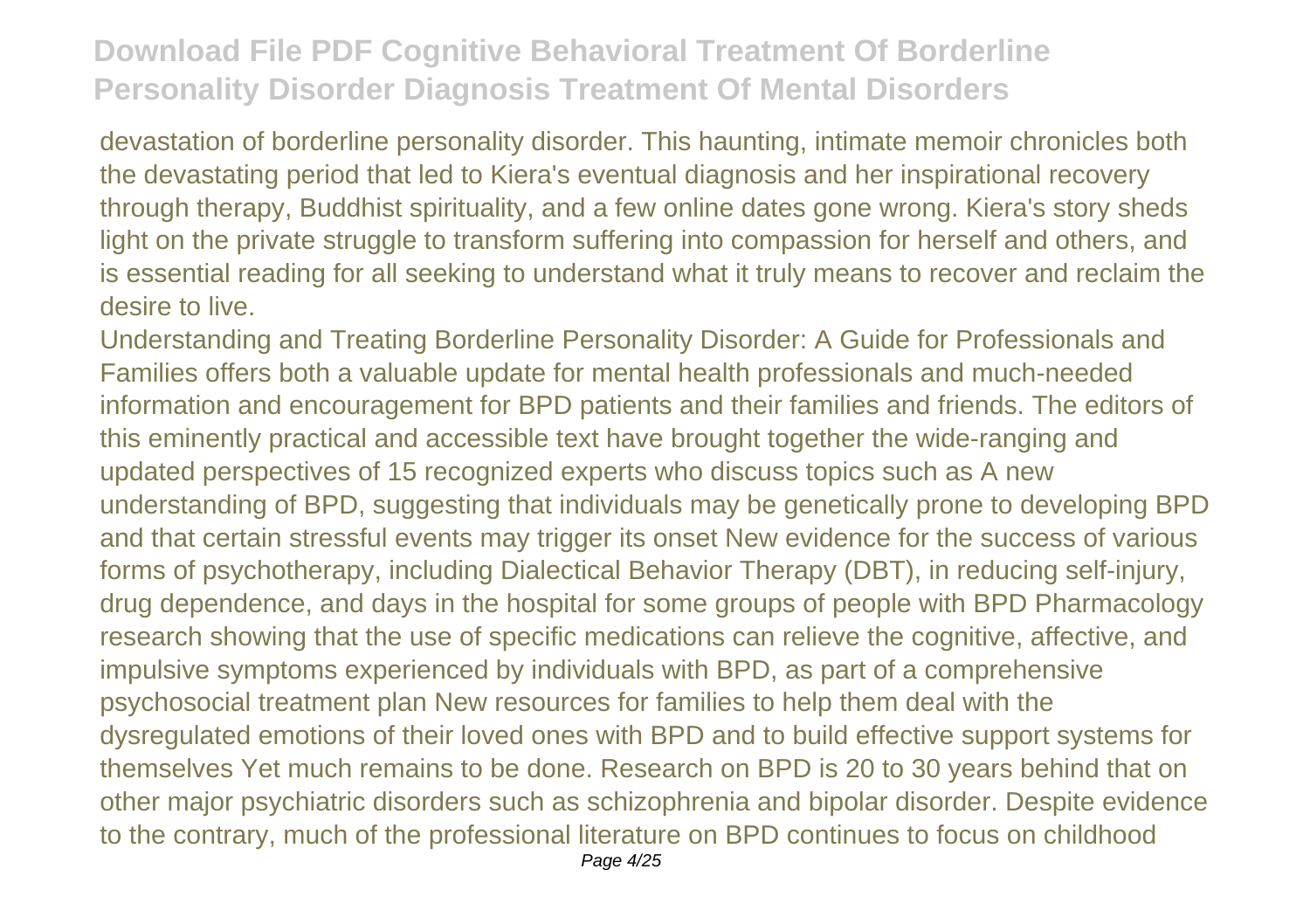trauma, abuse, and neglect as triggers for BPD -- to the detriment of both patient and family. Families of people with BPD must deal with an array of burdens in coping with the illness, often without basic information. The chapters on families and BPD give voice to the experience of BPD from the perspective of individuals and family members, and offer the hope that family involvement in treatment will be beneficial to everyone. Above all, this book is about the partnership between mental health professionals and families affected by BPD, and about how such a partnership can advance our understanding and treatment of this disorder and provide hope for the future.

The key to flexible, skillful decision making in dialectical behavior therapy (DBT) lies in understanding the connections between moment-to-moment clinical strategies and core principles. This lucid guide from leading DBT authority Charles R. Swenson offers clinicians a compass for navigating challenging clinical situations and moving therapy forward--even when change seems impossible. Numerous vivid case examples illustrate DBT in action and show how to use skills and strategies that flow directly from the fundamental paradigms of acceptance, change, and dialectics. Clinicians gain knowledge and confidence for meeting the complex needs of each client while implementing DBT with fidelity.

Filled with vivid clinical vignettes and step-by-step descriptions, this book demonstrates the nuts and bolts of dialectical behavior therapy (DBT). DBT is expressly designed for--and shown to be effective with--clients with serious, multiple problems and a history of treatment failure. The book provides an accessible introduction to DBT while enabling therapists of any orientation to integrate elements of this evidence-based approach into their work with emotionally dysregulated clients. Experienced DBT clinician and trainer Kelly Koerner clearly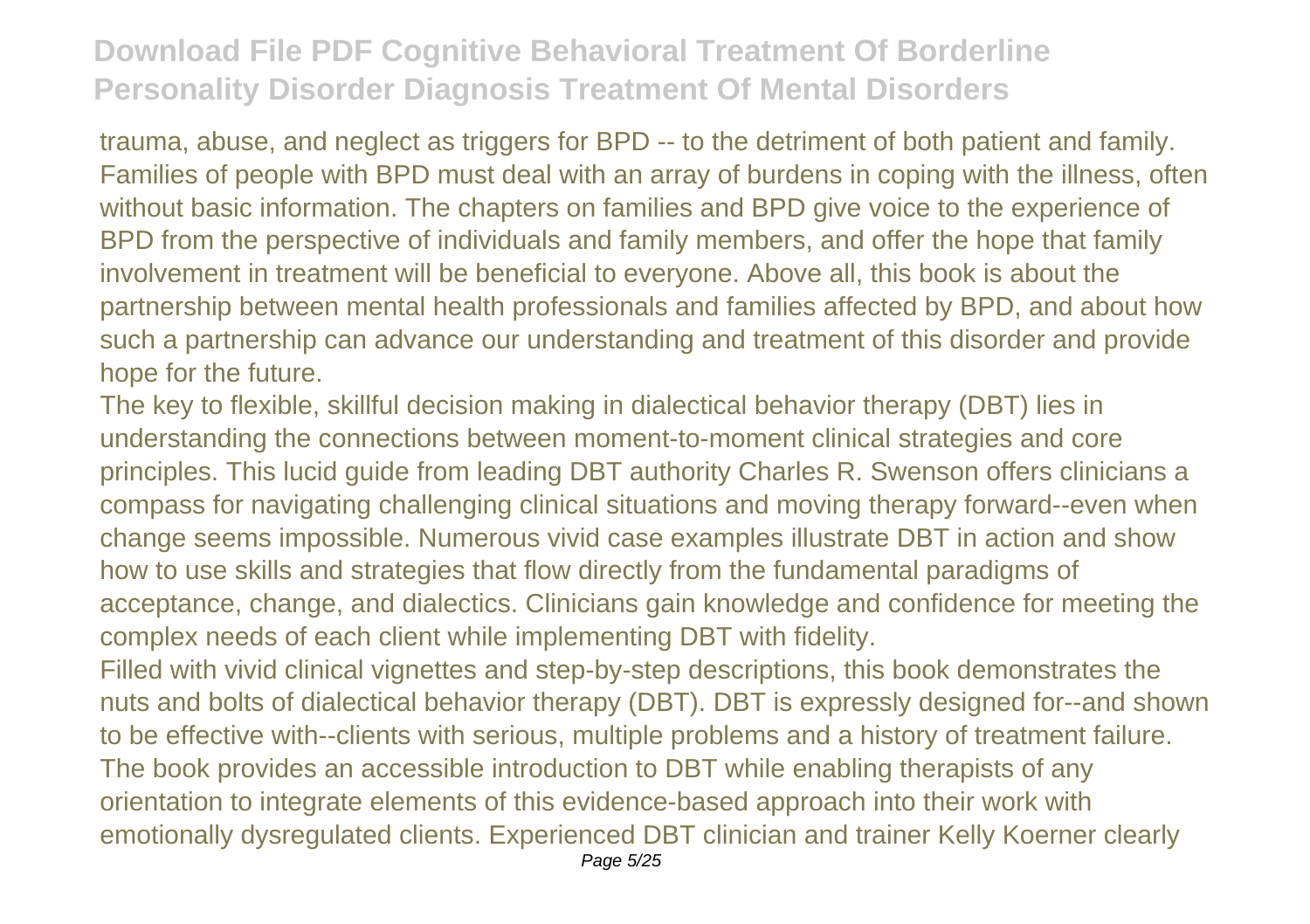explains how to formulate individual cases; prioritize treatment goals; and implement a skillfully orchestrated blend of behavioral change strategies, validation strategies, and dialectical strategies. See also Dialectical Behavior Therapy in Clinical Practice, Second Edition: Applications across Disorders and Settings, edited by Linda A. Dimeff, Shireen L. Rizvi, and Kelly Koerner, which presents exemplary DBT programs for specific clinical problems and populations.

Outlines a comprehensive, evidence-based approach to coordinating psychopharmacological and psychotherapeutic treatments Cognitive Behavioral Psychopharmacology takes an evidence-based approach to demonstrating the advantages of biopsychosocial integration in interventions for the major psychiatric diagnoses. It is the first and only book to translate the current evidence for cognitive behavioral, psychosocial, and pharmacologic approaches to mental health disorders into clear guidance for clinical practice. There is a burgeoning movement in mental health to acknowledge the entire person's functioning across physical, psychological and social spheres, and to integrate medical as well as psychological and social interventions to address the entire spectrum of presenting problems. This book bridges a gap in the professional mental health literature on the subject of standalone versus combined treatment approaches. It reviews the current state of integrative care, and makes a strong case that optimal outcomes are best achieved by an awareness of how and why the cognitivebehavioral aspects of prescribed medical and psychological interventions influence treatment. Each disorder-specific chapter is authored by a prescriber and psychotherapist team who consider all the evidence around treatments and combinations, providing outcome conclusions and concise tables of recommended front-line interventions. Provides a biopsychsocial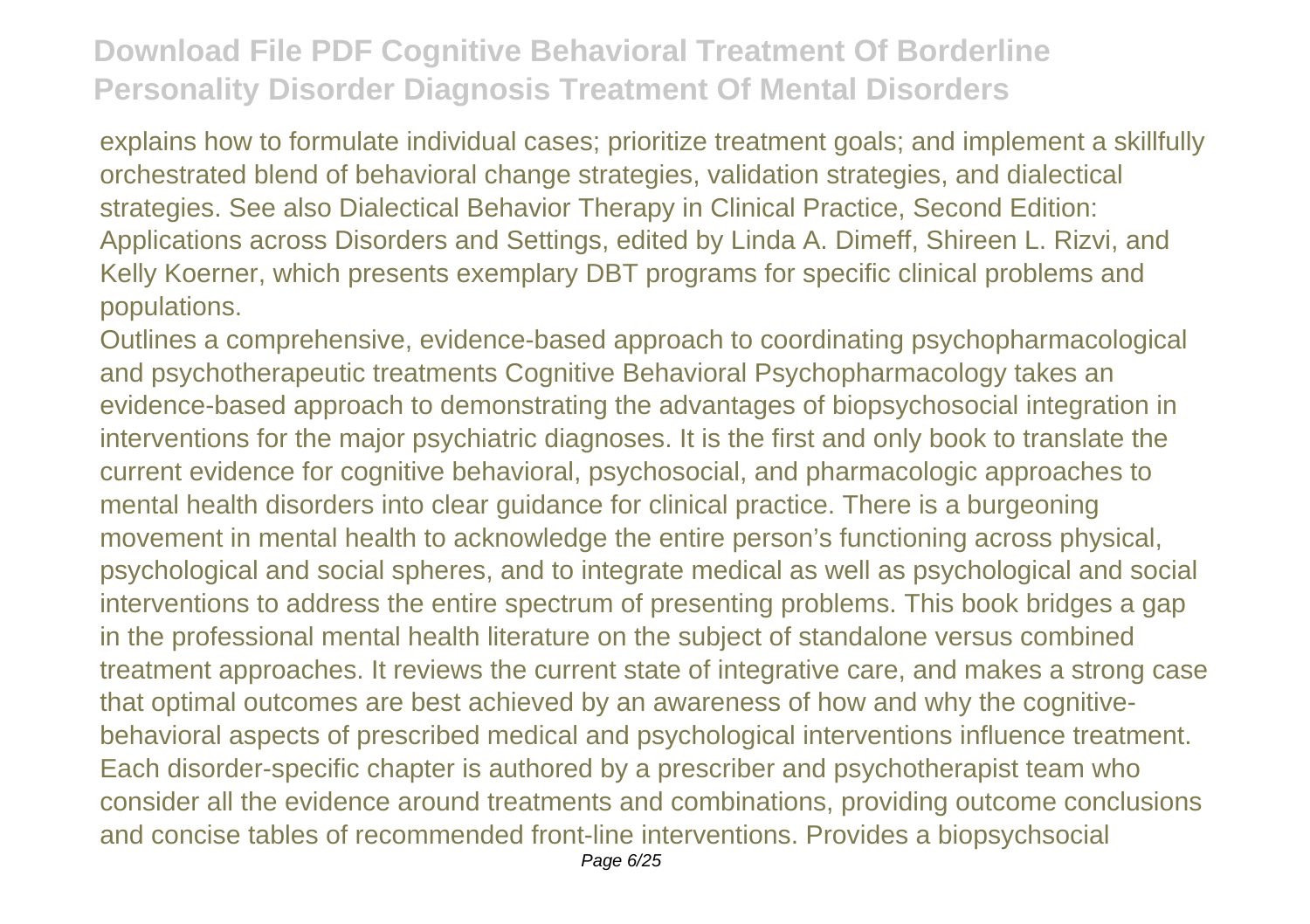perspective that integrates the medical, psychotherapeutic, family, and community aspects of the therapeutic process Brings together and compares the current evidence for and against treatments that combine psychopharmacology and cognitive behavioral psychotherapy for major psychiatric diagnoses Outlines an evidence-based approach to determining which combination of treatments is most appropriate for each of the major psychiatric diagnoses Describes, in a way that is accessible to both prescribers and therapists, when and how cognitive behavioral therapy can be integrated into pharmacotherapy The book will appeal to a wide range of mental health professionals, including psychologists, psychiatrists, clinical social workers, licensed professional counselors, marriage and family therapists, and addictions counselors. It also will be of interest to primary care physicians and nurse practitioners who work side by side with mental health professionals.

This acclaimed text and practitioner reference presents an authoritative overview of major models of cognitive-behavioral therapy (CBT). Foremost treatment developers explain core CBT principles and provide a framework for systematic assessment, case conceptualization, and treatment planning. Scholarly yet accessible chapters on each therapy detail what makes the approach unique, which clinical problems it is used to treat, what assessment and intervention tools have been developed, how they are implemented, and what the research reveals about the therapy's effectiveness. Special topics include working with children and adolescents, couples, and culturally diverse clients. The Handbook has been widely adopted in training programs, and the revisions in this edition reinforce its value as a text. New to This Edition \* The latest findings and clinical advances. \* Additional therapies: schema therapy and mindfulness- and acceptance-based interventions. \* Chapter on the empirical evidence base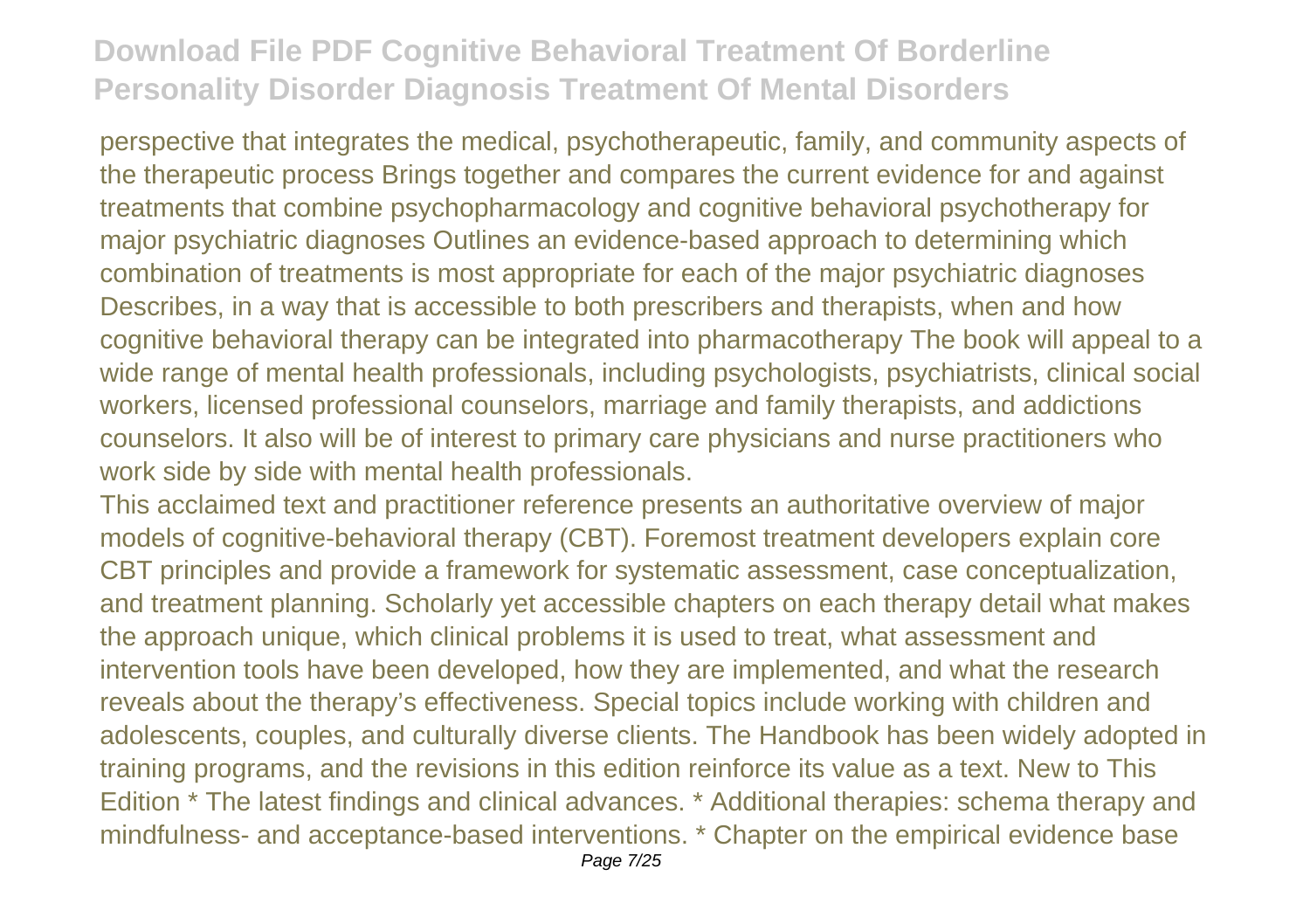for CBT. \* Chapters on treatment of couples and culturally diverse clients. This book delves into problem solving, one of the core components of dialectical behavior therapy (DBT). The authors are leading DBT trainers who elucidate the therapy's principles of behavior change and use case examples to illustrate their effective application. Particular attention is given to common pitfalls that therapists encounter in analyzing target behaviors--for example, a suicide attempt or an episode of bingeing and purging--and selecting and implementing appropriate solutions. Guidelines are provided for successfully implementing the full range of DBT problem-solving strategies, including skills training, stimulus control and exposure, cognitive restructuring, and contingency management.

A vital tool for clinicians to help identify and manage therapy-interfering behavior using a dialectical behavior therapy framework.

Group Schema Therapy for Borderline Personality Disorder represents the first treatment manual for group schema therapy and is based on the only group ST model validated by published empirical evidence. Presents an original adaptation of schema therapy for use in a group setting Provides a detailed manual and patient materials in a user-friendly format Represents a cost-effective ST alternative with the potential to assist in the public health problem of making evidence-based BPD treatment widely available Includes 'guest' chapters from international ST experts Jeff Young, Arnoud Arntz, Hannie van Genderen, George Lockwood, Poul Perris, Neele Reiss, Heather Fretwell and Michiel van Vreeswijk This handbook is currently in development, with individual articles publishing online in advance of print publication. At this time, we cannot add information about unpublished articles in this handbook, however the table of contents will continue to grow as additional articles pass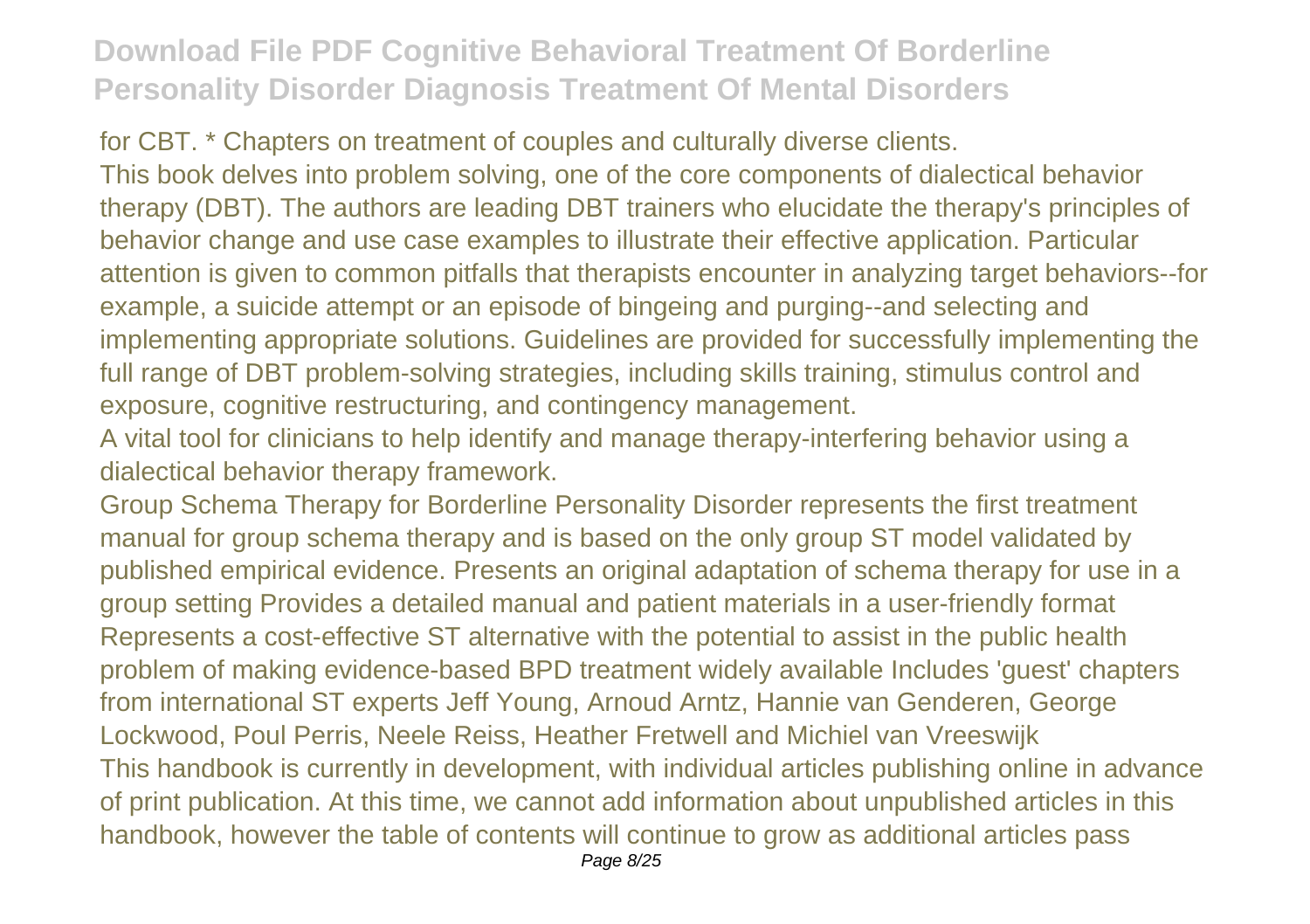through the review process and are added to the site. Please note that the online publication date for this handbook is the date that the first article in the title was published online. For the average clinician, individuals with borderline personality disorder (BPD) often represent the most challenging, seemingly insoluble cases. This volume is the authoritative presentation of dialectical behavior therapy (DBT), Marsha M. Linehan's comprehensive, integrated approach to treating individuals with BPD. DBT was the first psychotherapy shown in controlled trials to be effective with BPD. It has since been adapted and tested for a wide range of other difficult-to-treat disorders involving emotion dysregulation. While focusing on BPD, this book is essential reading for clinicians delivering DBT to any clients with complex, multiple problems. Companion volumes: The latest developments in DBT skills training, together with essential materials for teaching the full range of mindfulness, interpersonal effectiveness, emotion regulation, and distress tolerance skills, are presented in Linehan's DBT Skills Training Manual, Second Edition, and DBT Skills Training Handouts and Worksheets, Second Edition. Also available: Linehan's instructive skills training videos for clients--Crisis Survival Skills: Part One, Crisis Survival Skills: Part Two, From Suffering to Freedom, This One Moment, and Opposite Action.

In this much-needed book, two renowned borderline personality disorder (BPD) experts offer simple, easy-to-use skills drawn from dialectical behavior therapy (DBT) and cognitive behavior therapy (CBT) to help you address the most common issues of BPD, such as intense feelings of anger, depression, and anxiety. For many, having BPD is like living in emotional overdrive. And whether you are feeling depressed, anxious, worried, or angry, you might struggle just to get through each day. So, how can you start balancing your moods and managing your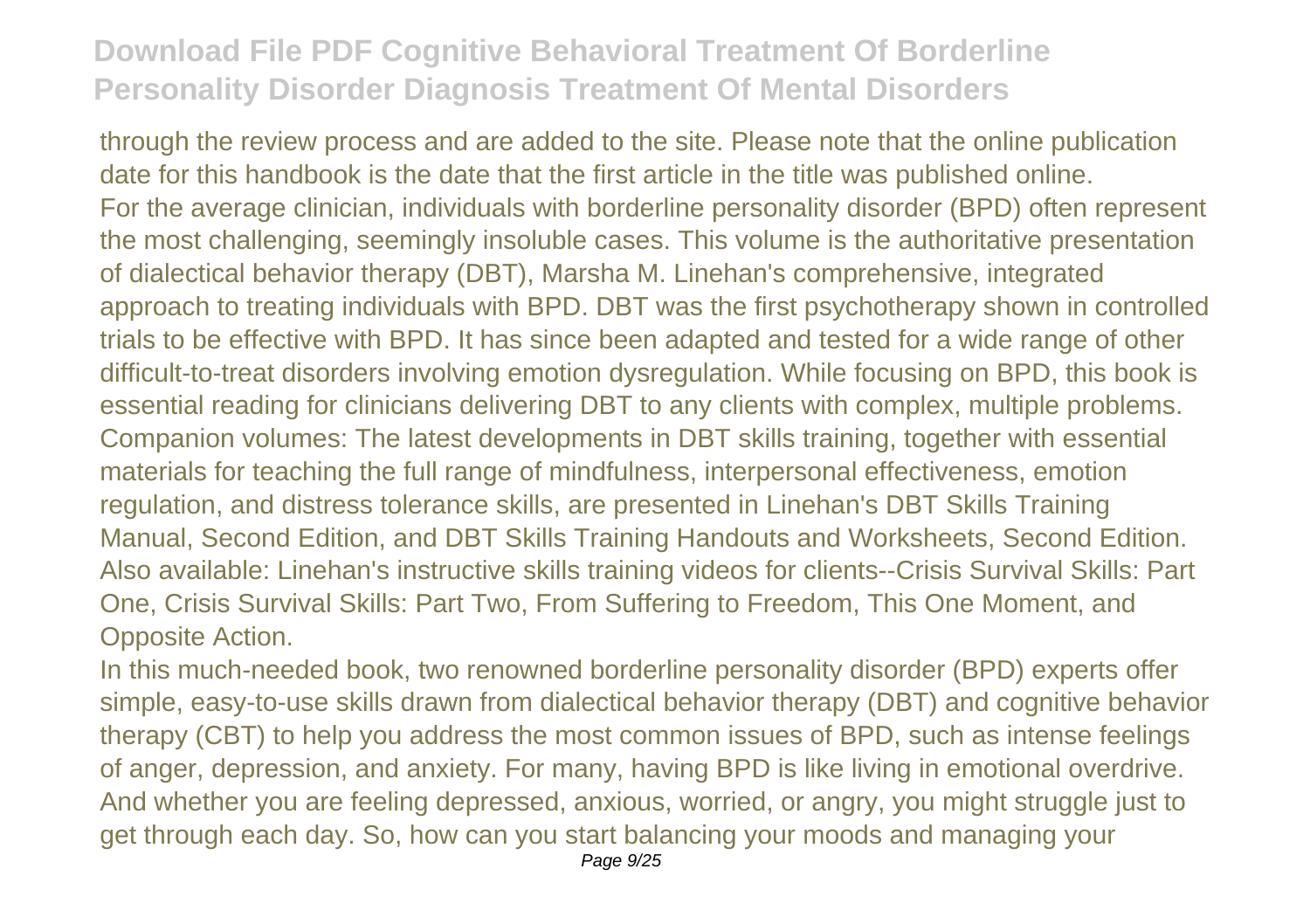symptoms? This helpful guide addresses over fifty of the most common struggles people with BPD face every day, and offers accessible, evidence-based solutions to help you feel better and get back to living your life. You'll discover powerful DBT and mindfulness skills to help you set personal limits, manage intense emotions and moods, and address issues like substance abuse and doing harm to yourself and others. In addition, you'll learn how to deal with the inevitable negative self-talk, feelings of paranoia, and self-invalidation. If you're ready to take charge of your BPD—instead of letting it take control of you—this book will be your go-to guide. Perfect for everyday use, the practices within will help you manage your symptoms as they arise.

Hundreds of thousands of clinicians and graduate students have relied on this text--now significantly revised with more than 50% new material--to learn the fundamentals of cognitive behavior therapy (CBT). Leading expert Judith S. Beck demonstrates how to engage patients, develop a sound case conceptualization, plan individualized treatment, structure sessions, and implement core cognitive, behavioral, and experiential techniques. Throughout the book, extended cases of one client with severe depression and another with depression, anxiety, and borderline personality traits illustrate how a skilled therapist delivers CBT and troubleshoots common difficulties. Adding to the third edition's utility, the companion website features downloadable worksheets and videos of therapy sessions. New to This Edition \*Chapter on the therapeutic relationship. \*Chapter on integrating mindfulness into treatment. \*Presents recovery-oriented cognitive therapy (CT-R)--which emphasizes clients' aspirations, values, and positive adaptation--alongside traditional CBT. \*Pedagogical features: clinical tips, reflection questions, practice exercises, and videos at the companion website. \*New case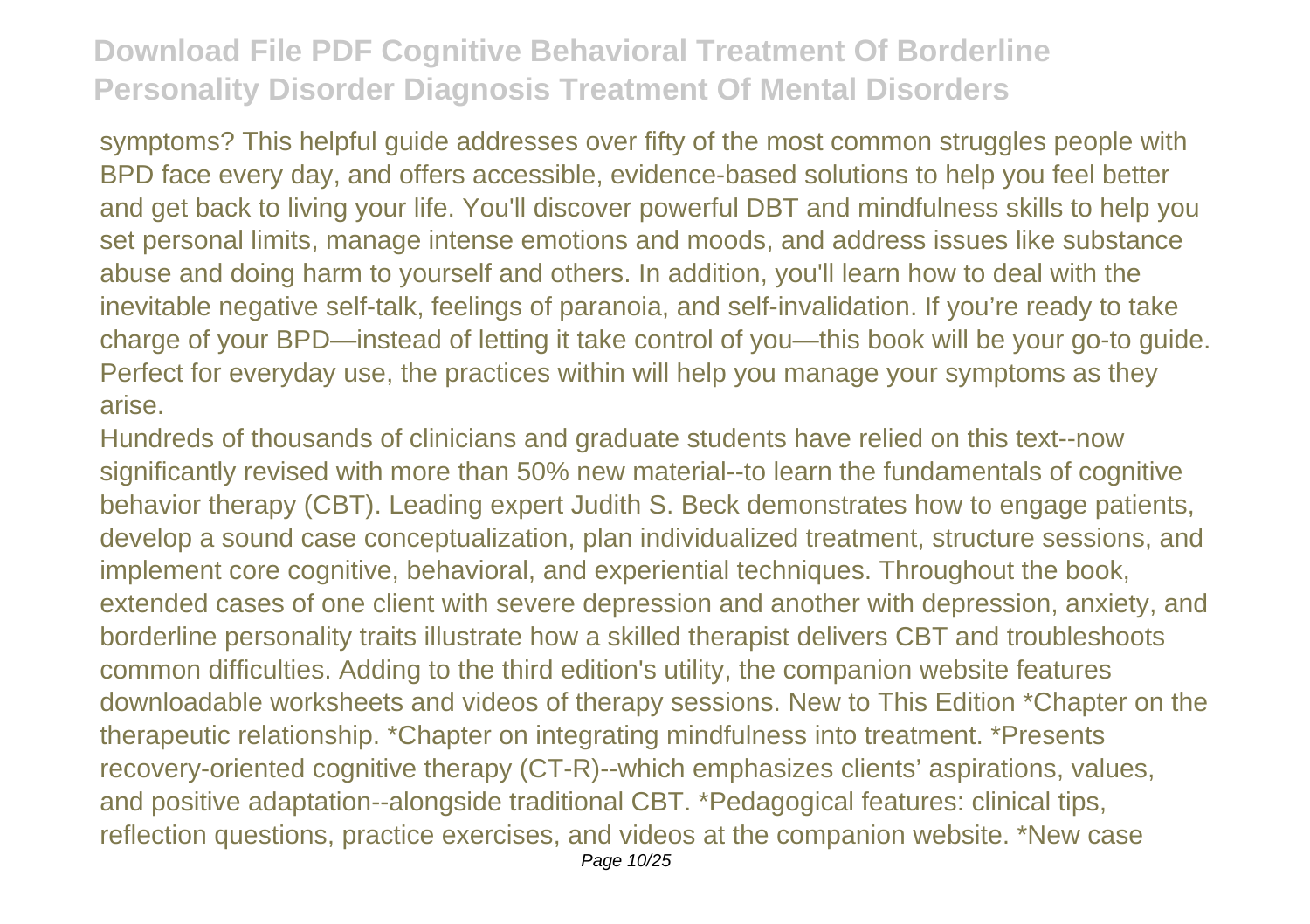examples featuring clients with more complex problems. \*Demonstrates how to integrate strategies from other modalities, such as acceptance and commitment therapy, dialectical behavior therapy, and mindfulness-based cognitive therapy.

First developed to treat suicidal individuals with borderline personality disorder, dialectical behavior therapy (DBT) has since been adapted to a range of settings and populations. This practical book--edited by close collaborators of DBT originator Marsha M. Linehan--presents applications for depression, substance dependence, eating disorders, psychosis, suicidal and assaultive behaviors, and other complex problems. Leading contributors, including Linehan herself, describe how to implement this evidence-based treatment with adults, adolescents, couples and families, and forensic clients. Issues in establishing and maintaining an effective DBT program are also addressed. Over a dozen reproducible worksheets and forms can be downloaded and printed in a convenient 8 1/2" x 11" size. See also Doing Dialectical Behavior Therapy: A Practical Guide, by Kelly Koerner, which demonstrates DBT techniques in detail. This influential work has now been substantially revised with over 60% new material reflecting over a dozen years of research and clinical advances. Leading experts describe innovative ways to use dialectical behavior therapy (DBT) in a wide range of real-world clinical and community settings. The volume provides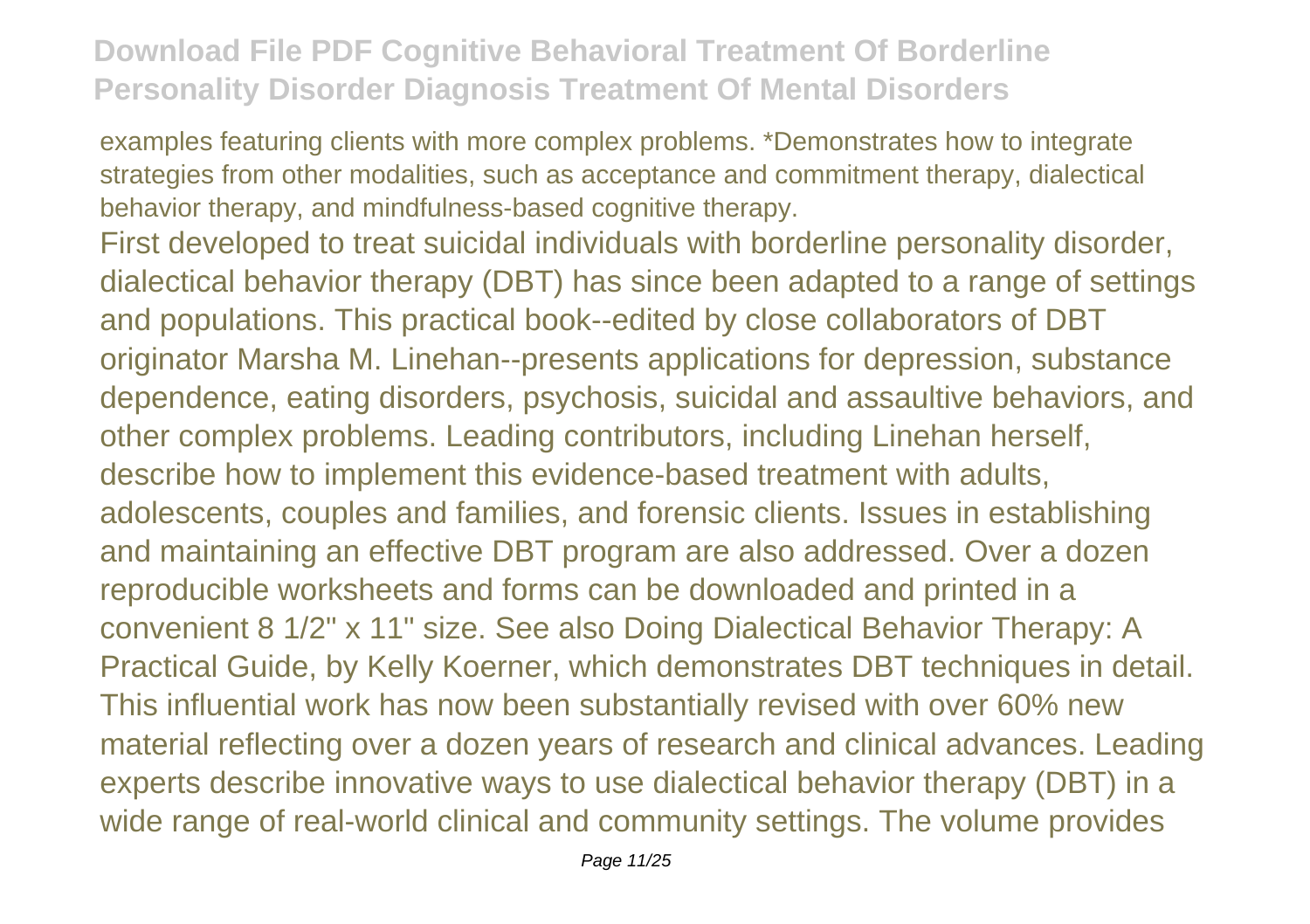wise guidance on setting up, running, and evaluating a comprehensive DBT program. It also presents adaptations designed to meet the needs of particular client populations as time- and cost-effectively as possible. Vivid case examples illustrate diverse applications of DBT for helping adults, adolescents, and children reduce suicidal and self-harming behavior; overcome complex, multiple challenges; and build a life worth living. New to This Edition \*Presents current best practices for making DBT more efficient and accessible while maximizing program fidelity. \*Chapters on additional populations, including persons with posttraumatic stress disorder and preadolescent children. \*Chapters on additional settings, including milieu-based programs, university counseling centers, and middle and high schools. \*Chapters on pharmacotherapy, promoting employment and self-sufficiency, training and supervision, and DBT beyond Stage 1. See also Doing Dialectical Behavior Therapy: A Practical Guide, by Kelly Koerner, which demonstrates DBT techniques in detail. Featuring more than 225 user-friendly handouts and worksheets, this is an essential resource for clients learning dialectical behavior therapy (DBT) skills, and those who treat them. All of the handouts and worksheets discussed in Marsha M. Linehan's DBT Skills Training Manual, Second Edition, are provided, together with brief introductions to each module written expressly for clients.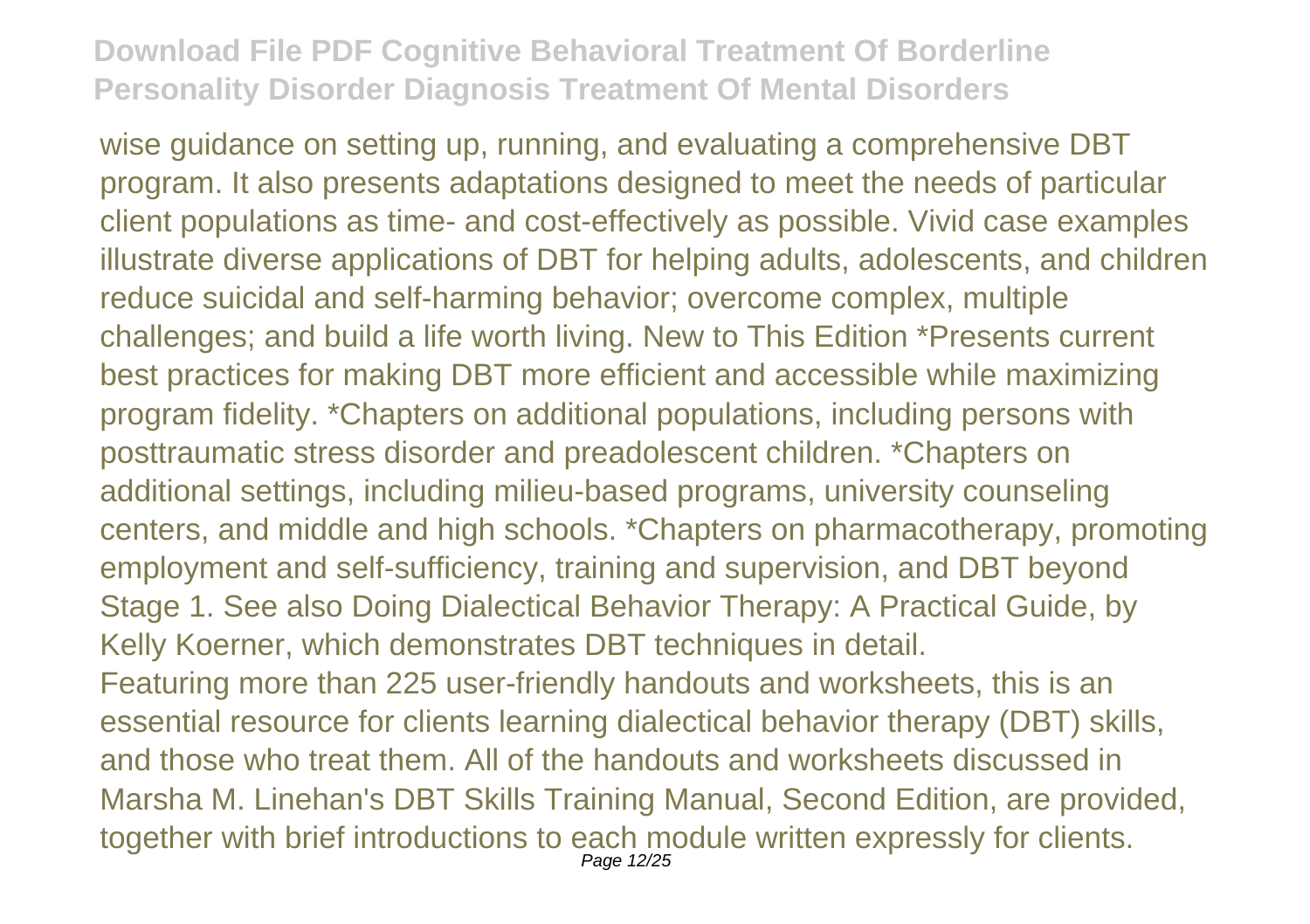Originally developed to treat borderline personality disorder, DBT has been demonstrated effective in treatment of a wide range of psychological and emotional problems. No single skills training program will include all of the handouts and worksheets in this book; clients get quick, easy access to the tools recommended to meet their particular needs. The 8 1/2" x 11" format and spiral binding facilitate photocopying. Purchasers also get access to a Web page where they can download and print additional copies of the handouts and worksheets. Mental health professionals, see also the author's DBT Skills Training Manual, Second Edition, which provides complete instructions for teaching the skills. Also available: Cognitive-Behavioral Treatment of Borderline Personality Disorder, the authoritative presentation of DBT, and Linehan's instructive skills training videos for clients--Crisis Survival Skills: Part One, Crisis Survival Skills: Part Two, From Suffering to Freedom, This One Moment, and Opposite Action. This landmark work was the first to present a cognitive framework for understanding and treating personality disorders. Part I lays out the conceptual, empirical, and clinical foundations of effective work with this highly challenging

population, reviews cognitive aspects of Axis II disorders, and delineates general treatment principles. In Part II, chapters detail the process of cognitive-behavioral therapy for each of the specific disorders, review the clinical literature, guide the Page 13/25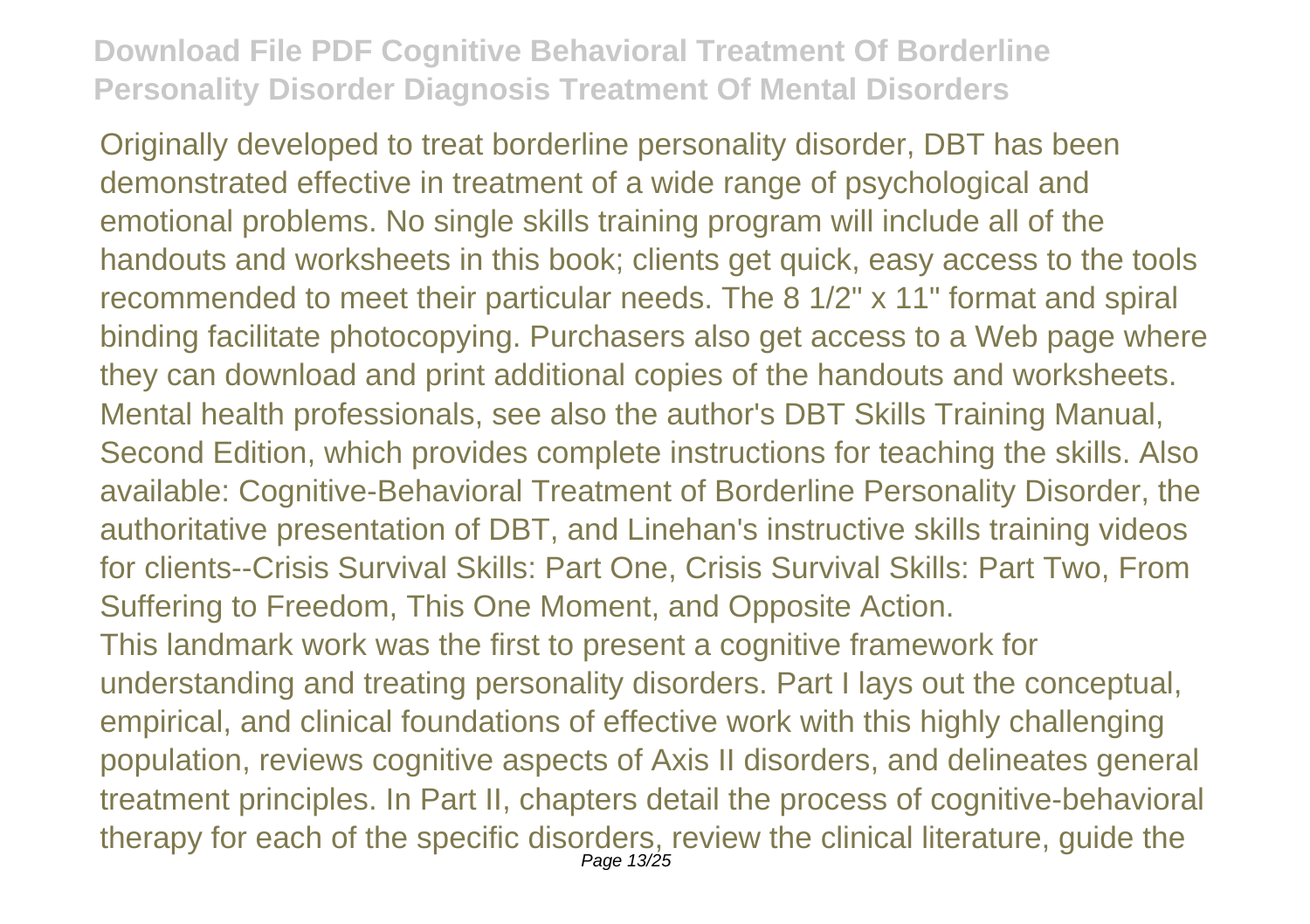therapist through diagnosis and case conceptualization, and demonstrate the nuts and bolts of cognitive intervention.

Borderline personality disorder (BPD) is a potentially severely debilitating psychiatric diagnosis that may affect up to 2% of the general population. Hallmarks of BPD include impulsivity, emotional instability, and poor self-image, and those with BPD have increased risk for self-harm and suicide. Systems Training for Emotional Predictability and Problem Solving (STEPPS) brings together research findings and information on implementation and best practices for a group treatment program for outpatients with BPD. A five-month long program easily learned and delivered by therapists from a wide range of theoretical orientations, STEPPS combines cognitive behavioral therapy, emotion management and behavioral skills training, and psychoeducation with a systems component that involves professional care providers, family, friends, and significant others of persons with BPD. The book provides a detailed description of the program, reviews the body of evidence supporting its use and implementation, and describes its dissemination worldwide and in different settings. Empirical data show that STEPPS is effective and produces clinically important improvement in mood and behavior, while reducing health care utilization. Unique among programs for BPD, STEPPS has been exhaustively Page 14/25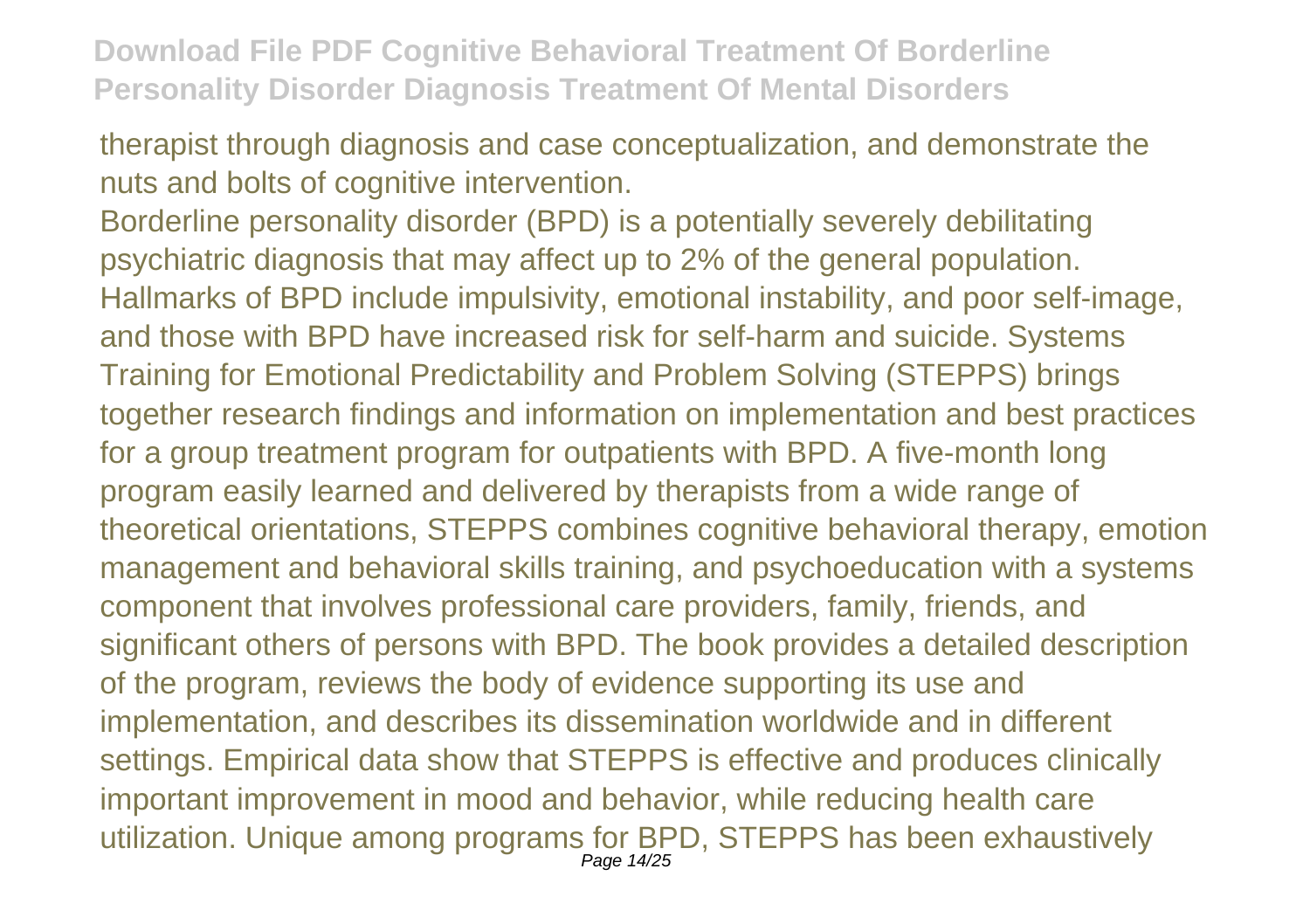studied in correctional systems (both prisons and community corrections), where it is shown to be as effective as in community settings. This volume will be a valuable guide to those in psychiatry, psychology, social work, nursing, and the counseling professions who treat people with BPD.

Originally developed for the treatment of borderline personality disorder, dialectical behavior therapy, or DBT, has rapidly become one of the most popular and most effective treatments for all mental health conditions rooted in out-ofcontrol emotions. However, there are limited resources for psychologists seeking to use DBT skills with individual clients. In the tradition of ACT Made Simple, DBT Made Simple provides clinicians with everything they need to know to start using DBT in the therapy room. The first part of this book briefly covers the theory and research behind DBT and explains how DBT differs from traditional cognitive behavioral therapy approaches. The second part focuses on strategies professionals can use in individual client sessions, while the third section teaches the four skills modules that form the backbone of DBT: core mindfulness, distress tolerance, emotion regulation, and interpersonal effectiveness. The book includes handouts, case examples, and example therapist-client dialogue—everything clinicians need to equip their clients with these effective and life-changing skills. All of us feel anxious from time to time, but for one in six people in the UK chronic Page 15/25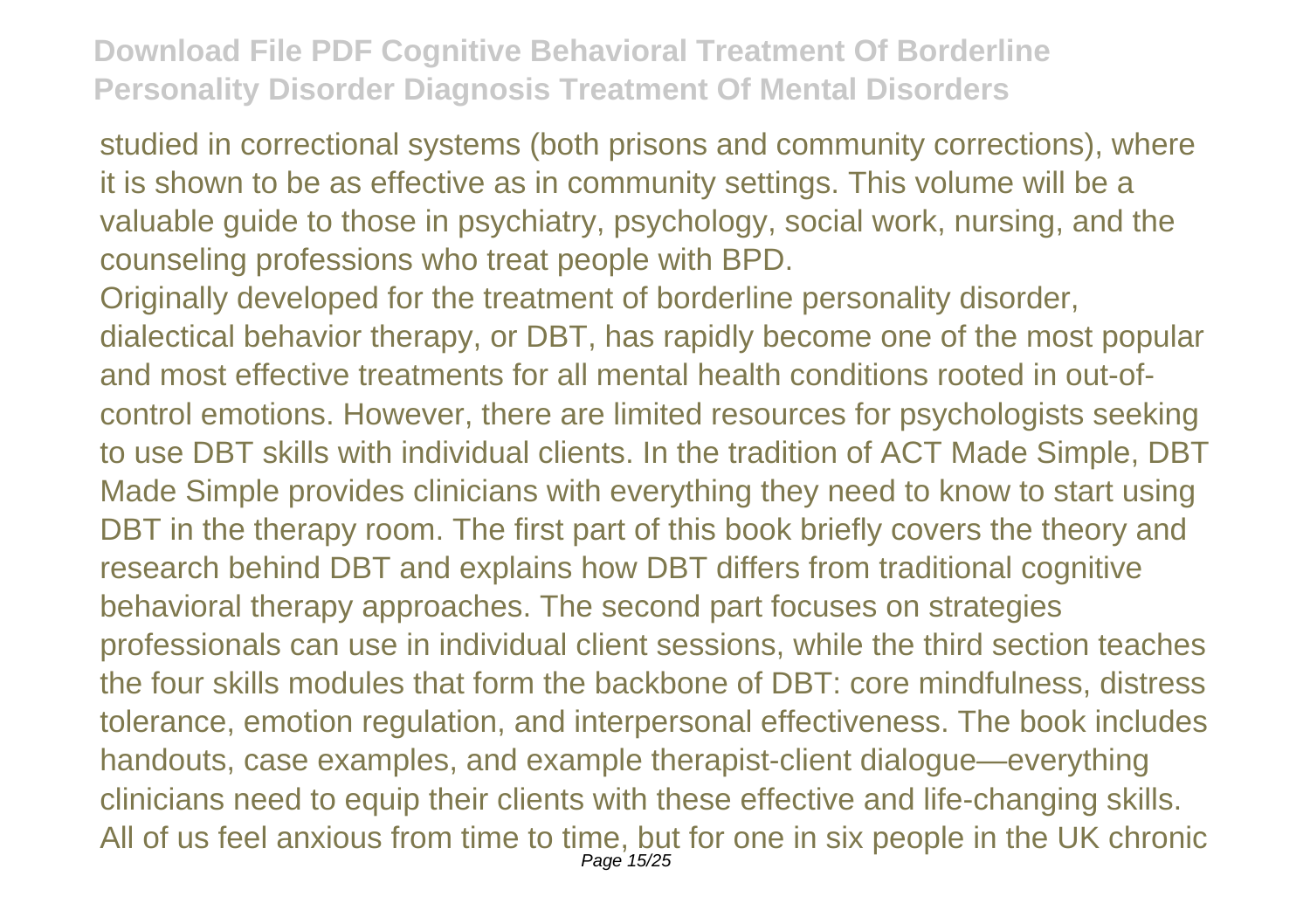depression can become unbearable and severely disrupt everyday life. The Mood Gym is an interactive programme designed for those who would like to manage existing negative emotions and prevent mental health problems in the future. Drawing on the latest research and based on two proven techniques - Cognitive Behaviour Therapy and Interpersonal Therapy - this unique guide will: assess your mood and anxiety levels through interactive quizzes - help you to change unhelpful patterns of thought and behaviour - offer proven coping strategies to help you deal with depression and let you enjoy your life once more - outline complementary therapies, such as relaxation and meditation, to assist you in your recovery The Mood Gym is a unique guide that will help you feel better.

Combines developmental perspectives with intervention techniques, discussing methods of conceptualizing borderline cases and developing treatment plans. Includes case studies. The four authors have all been associated at one time or another with the Center for Cognitive Therapy at the U. of Pennsylv Although Cognitive Behavioural Therapy (CBT) has a well elaborated theoretical background and documented standard therapeutic process, new specific theoretical formulations and genuine techniques seem to continually appear. These new treatment developments in CBT constitute the heart of this book. Page 16/25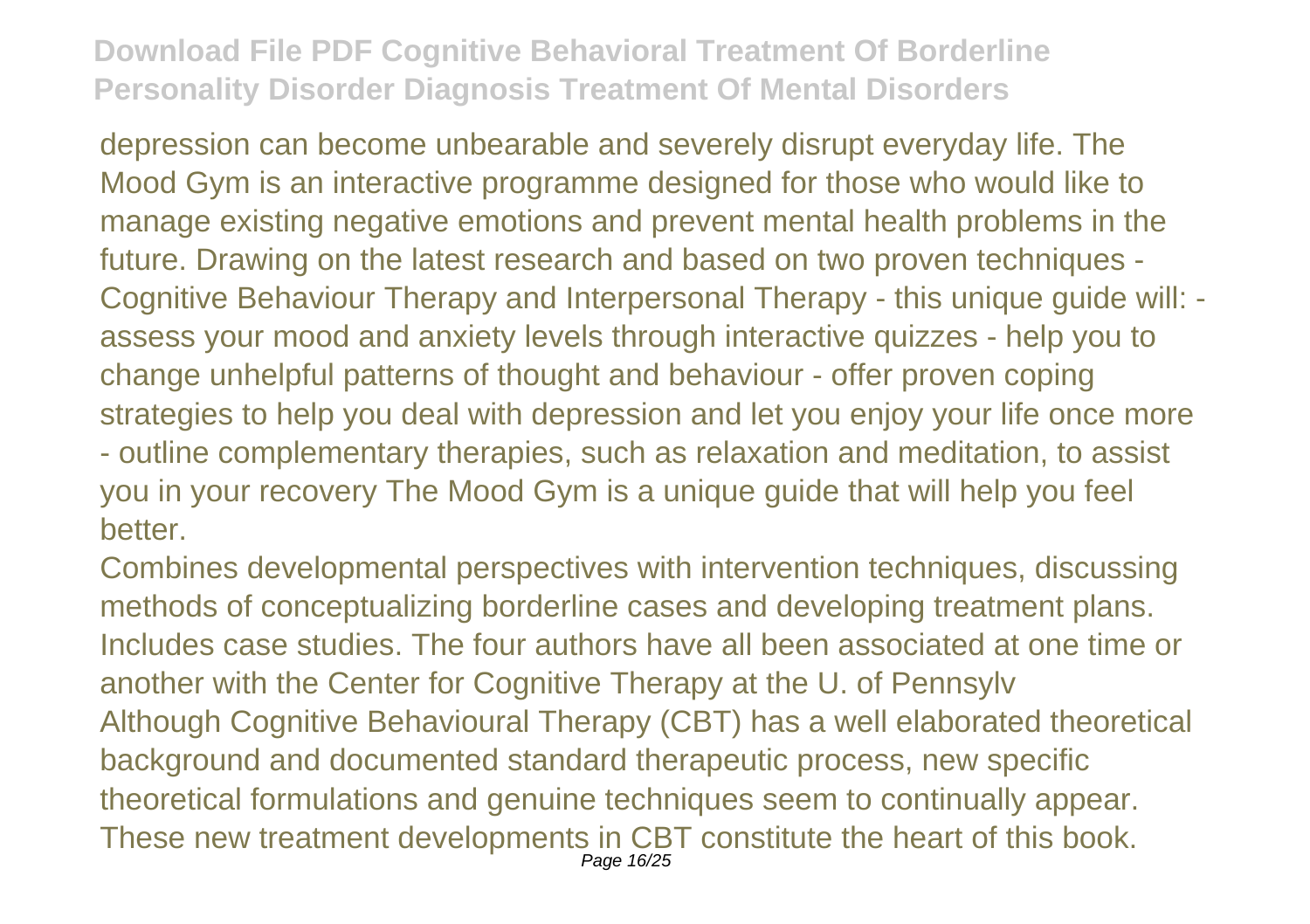Leading researchers and clinicians, who are also well established experts in the application of CBT present the extent of their experience, as well as appropriate and state-of-the-art treatment techniques for a variety of specific disorders: \* Management of Major Depression, suicidal behaviour and Bipolar Disorder. \* Treatment of Anxiety Disorders such as Panic Disorder, Obsessive Compulsive Disorder, and Generalized Anxiety Disorder. \* Application of CBT to Eating Disorder and Personality Disorders, especially Borderline Personality Disorder. \* Implementation of CBT with specific populations such as couples and families, children and adolescents. The book focuses on clinical practice and treatment techniques, but avoids a step-by-step approach. Instead it encourages flexibility and integrativity in order to help the practicing clinician become more competent and efficient in applying CBT. Well-known contributors reveal a variety of treatment styles, and case examples and treatment transcripts are used to show how theoretical innovations integrate with the practice of CBT.

Through exploratory reflection, this book will help you find a theory that is compatible with your own worldview and will encourage you to be a more effective therapist by adapting it to honor the worldviews of your clients. By understanding your values and those upon which the major systems of psychotherapy are based, you can choose a model for practice that you believe in to maximize your satisfaction, confidence, and effectiveness as a therapist."--BOOK JACKET.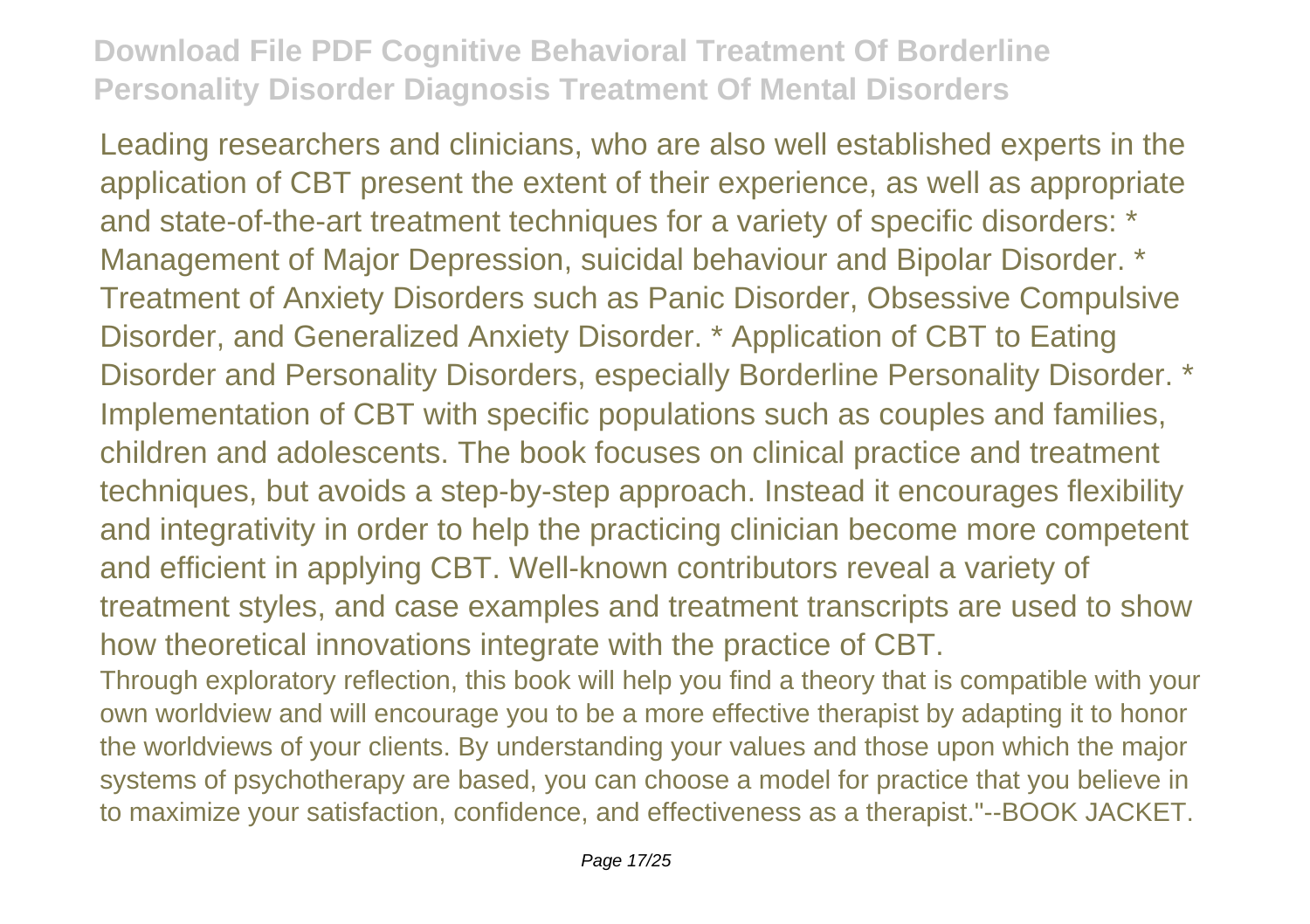#### Skills Training Handouts and Worksheets By Marsha M. Linehan

It is increasingly recognized that a significant number of individuals with personality disorders can benefit from therapy. In this new edition - based on the treatment of over a hundred patients with antisocial and borderline personality disorders - Kate Davidson demonstrates that clinicians using cognitive therapy can reduce a patient's tendency to deliberately self-harm and to harm others; it also improves their psychological well-being. Case studies and therapeutic techniques are described as well as current evidence from research trials for this group of patients. Cognitive Therapy for Personality Disorders provides a thorough description of how to apply cognitive behavioural therapy to patients who are traditionally regarded as being difficult to treat: those with borderline personality disorders and those with antisocial personality disorders. The book contains detailed descriptions and strategies of how to: formulate a case within the cognitive model of personality disorders overcome problems encountered when treating personality disordered patients understand how therapy may develop over a course of treatment. This clinician's guide to cognitive behavioural therapy in the treatment of borderline and antisocial personality disorder will be essential reading for psychiatrists, clinical and counselling psychologists, therapists, mental health nurses, and students on associated training courses.

The leading reference on personality disorders and their treatment, this authoritative work is now significantly revised with 80% new content reflecting important advances in the field. Preeminent experts provide in-depth coverage of conceptual and taxonomic issues, psychopathology, epidemiology and longitudinal course, etiology and development, and specific diagnoses. Diagnostic issues are explored and available assessment instruments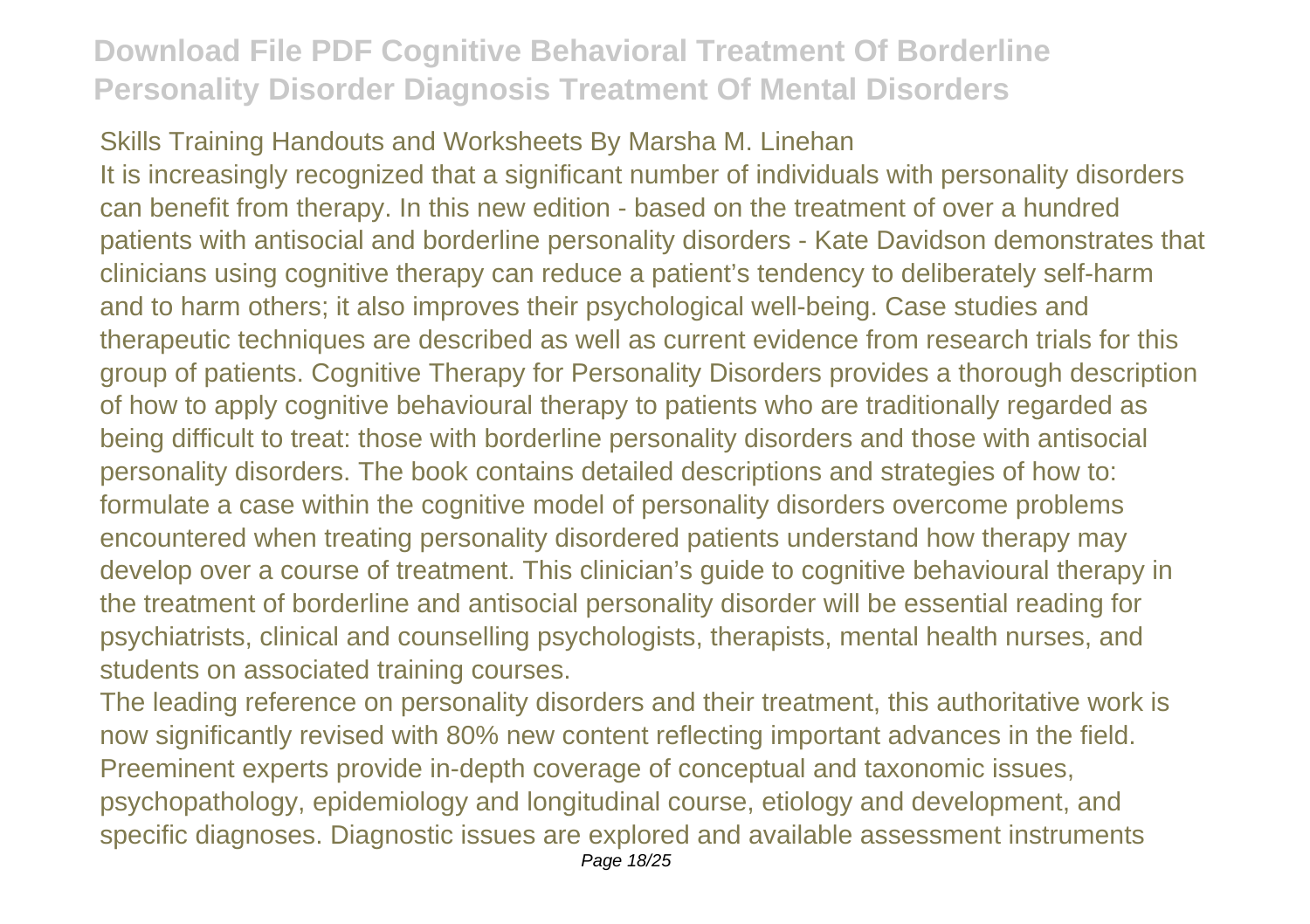discussed. All available evidence-based treatments are reviewed in consistently organized chapters that cover theoretical and empirical foundations as well as clinical strategies, facilitating comparison of the various approaches. New to This Edition \*Incorporates more than 15 years of major research advances; includes 21 chapters on new topics. \*Critically examines DSM-5 diagnostic criteria. \*Chapters on additional treatments--mentalization-based treatment, schema-focused therapy, transference-based psychotherapy, and systems training for emotional predictability and problem solving. \*Chapters on dimensional models, longitudinal studies, and personality pathology in children and adolescents. \*Chapters on specific diagnoses: antisocial/psychopathic, borderline, and obsessive–compulsive personality disorder. \*Integrative section introductions by the editors. See also Integrated Treatment for Personality Disorder, edited by W. John Livesley, Giancarlo Dimaggio, and John F. Clarkin, which weaves multiple well-established intervention strategies into a systematic modular approach.

For the average clinician, individuals with borderline personality disorder (BPD) often represent the most challenging, seemingly insoluble cases. This volume is the authoritative presentation of dialectical behavior therapy (DBT), Marsha M. Linehan's comprehensive, integrated approach to treating individuals with BPD. DBT was the first psychotherapy shown in controlled trials to be effective with BPD. It has since been adapted and tested for a wide range of other difficult-to-treat disorders involving emotion dysregulation. While focusing on BPD, this book is essential reading for clinicians delivering DBT to any clients with complex, multiple problems. Companion volumes: The latest developments in DBT skills training, together with essential materials for teaching the full range of mindfulness, interpersonal effectiveness, emotion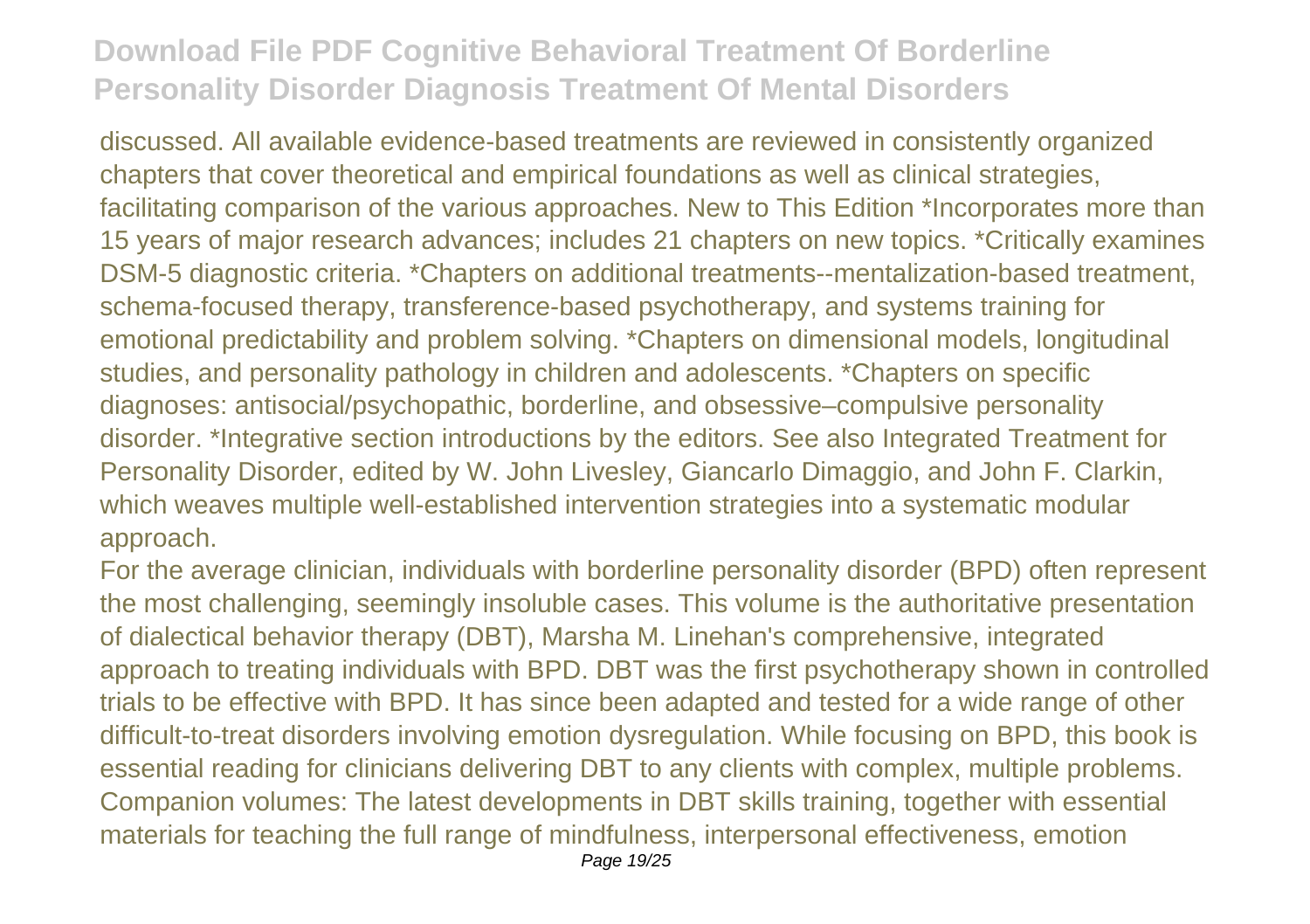regulation, and distress tolerance skills, are presented in Linehan's DBT® Skills Training Manual, Second Edition, and DBT® Skills Training Handouts and Worksheets, Second Edition. Also available: Linehan's instructive skills training videos for clients--Crisis Survival Skills: Part One, Crisis Survival Skills: Part Two, From Suffering to Freedom, This One Moment, and Opposite Action.

Theories of Behavior Therapy covers the spectrum of major theories relevant to contemporary behavior therapy, with contributions from the leading proponents of the theories described. Among the behavioral theories that this book explores are moral regulation, traumatic memory, learned alarms, bioinformation, self-control, coercion, information processing, and relapse prevention - as well as evolutionary, feminist, and Marxist perspectives. It examines hypothesisbased interventions for clinical decision making, functional analytic psychotherapy, and interbehavioral psychology. For each theory, a recognized expert in the field offers a thorough description - including underlying assumptions, scope and structure, and specific assertions and highlights important features. O'Donohue and Krasner set the stage with an overview of what theory is in general and what role it plays in science, discussing influential figures from Skinner to Laudan. They present a brief history of behavior therapy and its theoretical foundations, evaluate each of the theories presented, and conclude with directions for further research.

Although the symptoms of personality disorders may differ widely in shape and scope, they are almost always treated with cognitive behavioral therapy (CBT). This is because all ten personality disorders are characterized by rigid thought and behavior patterns, and most people with these disorders suffer from similar types of ongoing conflict and instability in many Page 20/25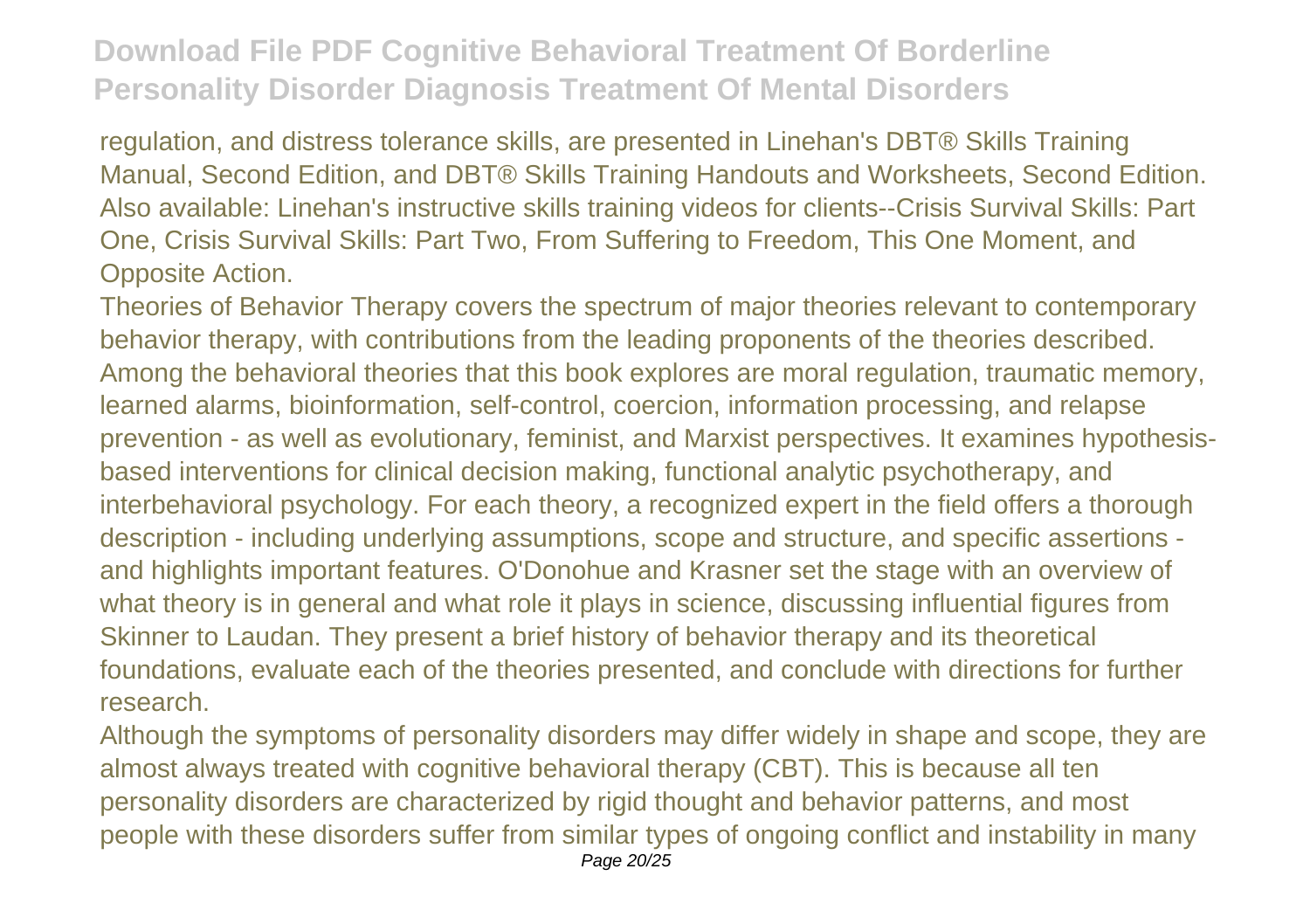aspects of their lives. Packed with exercises and worksheets, The Cognitive Behavioral Therapy Workbook for Personality Disorders presents a series of eight social skills and coping skills readers can learn and practice to overcome their personality disorder. First, readers learn to get reactivated in life and correct the self-defeating thoughts that hold them back. Then they learn a series of relaxation, visualization, and imagery techniques to confront their fears. Finally, readers practice real-life exposure to those fears and develop additional communication, emotion regulation, and coping skills to keep their personality-disorder-related behaviors in check. This workbook is the ideal resource for readers who suffer from any of the ten personality disorders: paranoid personality disorder; schizoid personality disorder; schizotypal personality disorder; histrionic personality disorder; narcissistic personality disorder; antisocial personality disorder; borderline personality disorder; avoidant personality disorder; dependent personality disorder; and obsessive-compulsive personality disorder. The core of the treatment is the balance of acceptance and change strategies, both within each therapy interaction and over time. For problem solving with borderline personality disorder, the book provides specific strategies for contingency management, exposure, cognitive modification, and skills training. The last component is further elucidated in the companion Skills Training Manual, which programmatically details procedures and includes client handouts for step-by-step implementation. Finally, to enhance interpersonal communication, Dr. Linehan presents three case management sets: consultation to the patient, environmental intervention, and consultation to the therapist. Addressing the most stressful patient behaviors that clinicians encounter, the book includes a step-by-step outline for assessing suicide risk, managing suicide threats, and working with chronic suicidal behavior Page 21/25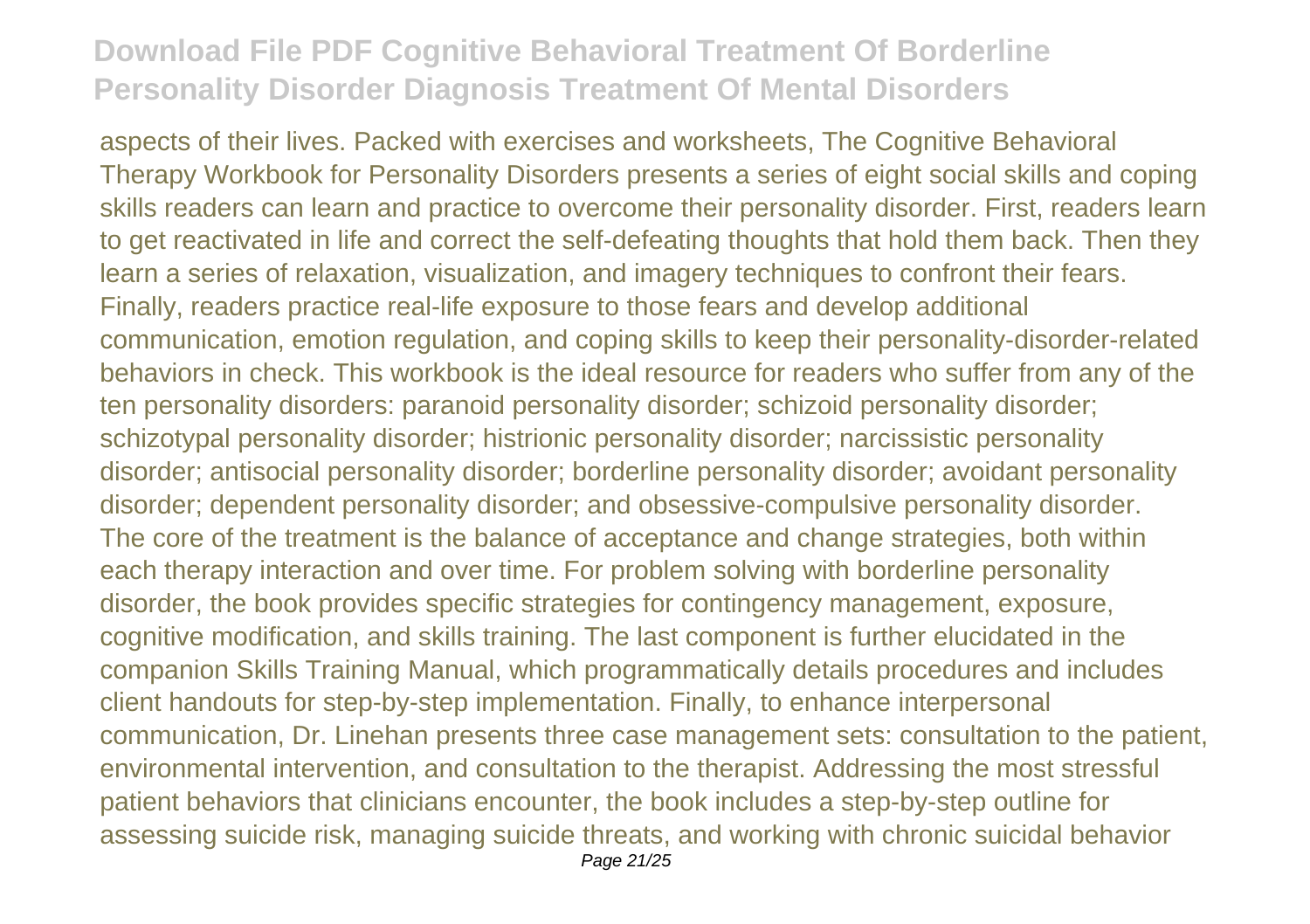Skills Training Manual for Treating Borderline Personality Disorder By Marsha M. Linehan Over the years, DBT had saved the lives of countless people fighting depression and suicidal thoughts, but Linehan had never revealed that her pioneering work was inspired by her own desperate struggles as a young woman. Only when she received this question did she finally decide to tell her story. In this remarkable and inspiring memoir, Linehan describes how, when she was eighteen years old, she began an abrupt downward spiral from popular teenager to suicidal young woman. After several miserable years in a psychiatric institute, Linehan made a vow that if she could get out of emotional hell, she would try to find a way to help others get out of hell too, and to build a life worth living. She went on to put herself through night school and college, living at a YWCA and often scraping together spare change to buy food. She went on to get her PhD in psychology, specializing in behavior therapy. In the 1980s, she achieved a breakthrough when she developed Dialectical Behavioral Therapy, a therapeutic approach that combines acceptance of the self and ways to change. Linehan included mindfulness as a key component in therapy treatment, along with original and specific life-skill techniques. She says, "You can't think yourself into new ways of acting; you can only act yourself into new ways of thinking."

Preceded by: Skills training manual for treating borderline personality disorder / Marsha M. Linehan. c1993.

If you or someone you love is struggling with borderline personality disorder (BPD), you need up-to-date, accurate, and accessible information on the problems you're facing and where you can turn for help. But where do you look? Much of the professional literature on BPD is too technical and confusing to be of much help. And searching the Internet for accurate information Page 22/25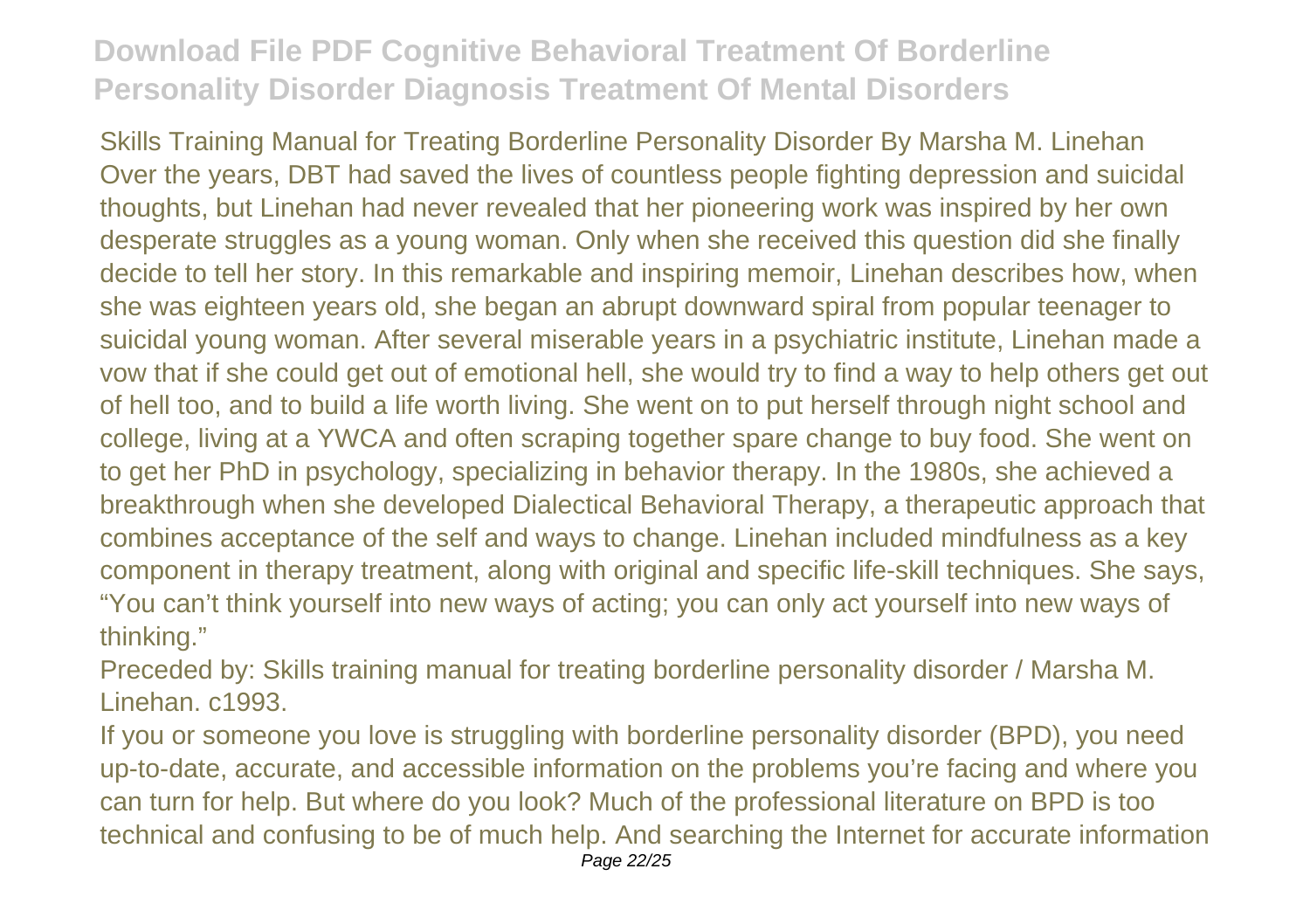can be treacherous, with some sites providing useful information and others giving dangerous advice and misinformation. If you're living with BPD, this compassionate book offers what you really need: an easy-to-follow road map to guide you through this disorder and its treatment. This book provides answers to many of the questions you might have about BPD: What is BPD? How long does it last? What other problems co-occur with BPD? Overviews of what we currently know about BPD make up the first section of the book. Later chapters cover several common treatment approaches to BPD: DBT, mentalization-based treatment (MBT), and medication treatments. In the last sections of the book, you'll learn a range of useful coping skills that can help you manage your emotions, deal with suicidal thoughts, and cope with some of the most distressing symptoms of BPD. This book has been awarded The Association for Behavioral and Cognitive Therapies Self-Help Seal of Merit — an award bestowed on outstanding self-help books that are consistent with cognitive behavioral therapy (CBT) principles and that incorporate scientifically tested strategies for overcoming mental health difficulties. Used alone or in conjunction with therapy, our books offer powerful tools readers can use to jump-start changes in their lives.

Attention Deficit/Hyperactivity Disorder (ADHD) in adulthood is a prevalent and impairing disorder. While medications have been effective in treating adult ADHD, the majority of individuals treated with medications still have symptoms that require additional skills and symptom management strategies. This Second Edition of Mastering Your Adult ADHD is thoroughly updated to present the most current, empirically supported treatment strategies in cognitive behavioral therapy (CBT) for coping with symptoms of adult ADHD. The Therapist Guide provides clinicians with effective means of teaching adult clients skills that have been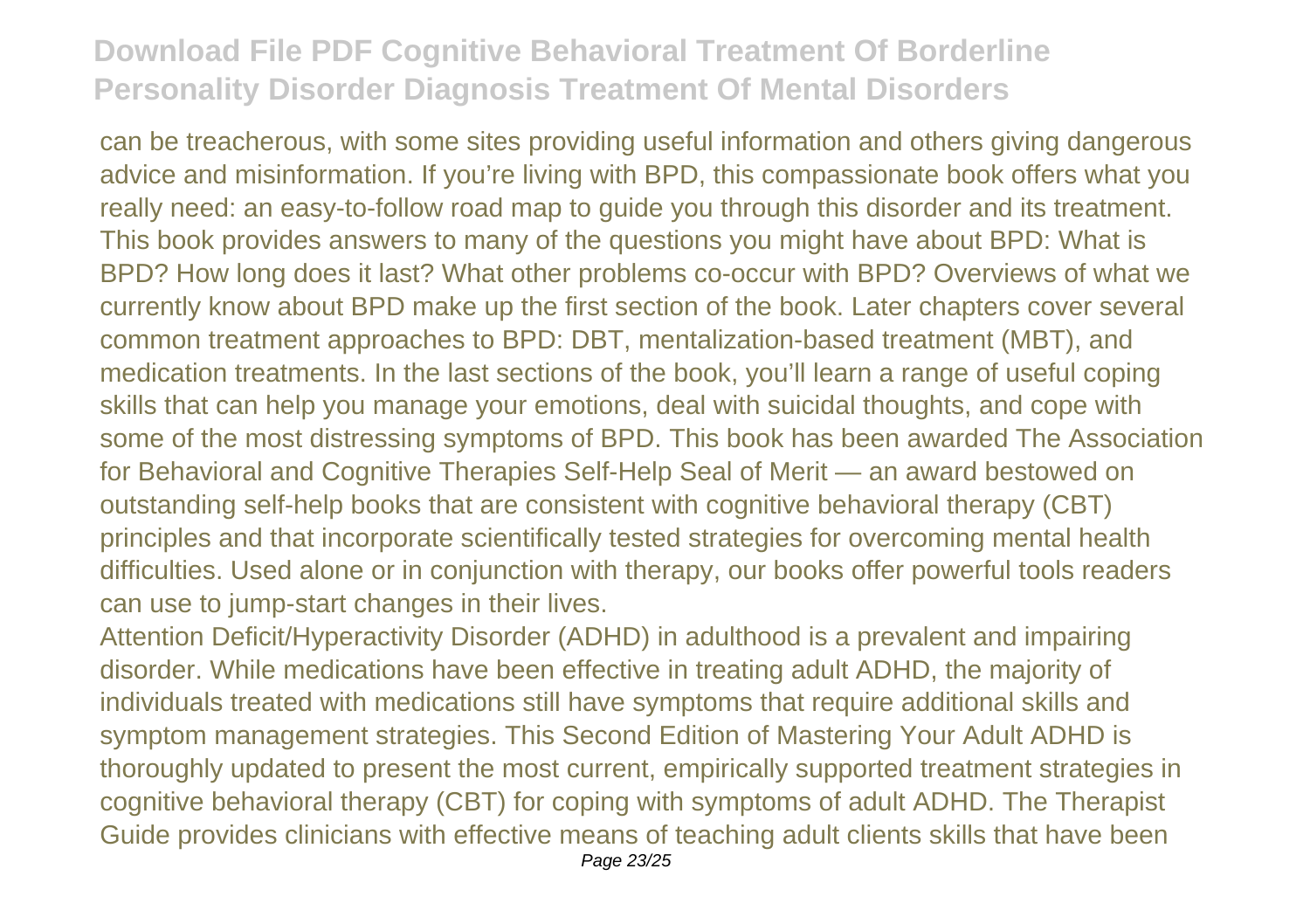scientifically tested and shown to help them cope with ADHD. The program has been updated to include the optional use of technology and smart phones to improve organization and planning. Core modules cover the development of systems for keeping track of appointments and tasks, reducing distractibility, and improving adaptive thinking skills, and there's an optional module on reducing procrastination. Information is also provided regarding holding an informational meeting with a spouse, partner, or family member. The step-by-step, session-bysession descriptions are a practical resource for therapists who deliver the treatment. The companion Client Workbook contains all of the necessary information for participating in the practical CBT intervention. It includes worksheets, forms, and a link to an assessment measure that can be used to gauge progress during treatment.

From leading experts who have trained thousands of professionals in dialectical behavior therapy (DBT), this manual provides indispensable tools for treating adolescents with emotional or behavioral problems of any level of severity. Clinicians are guided step by step to teach teens and parents five sets of skills: Mindfulness, Distress Tolerance, Walking the Middle Path (a family-based module developed by the authors specifically for teens), Emotion Regulation, and Interpersonal Effectiveness. Designed for optimal clinical utility, the book features session outlines, teaching notes, discussion points, examples, homework assignments, and 85 reproducible handouts, in a large-size format for easy photocopying. Purchasers also get access to a Web page where they can download and print the reproducible materials. See also the authors' Dialectical Behavior Therapy with Suicidal Adolescents (with Marsha M. Linehan), which delves into skills training and other DBT components for those at highest risk.